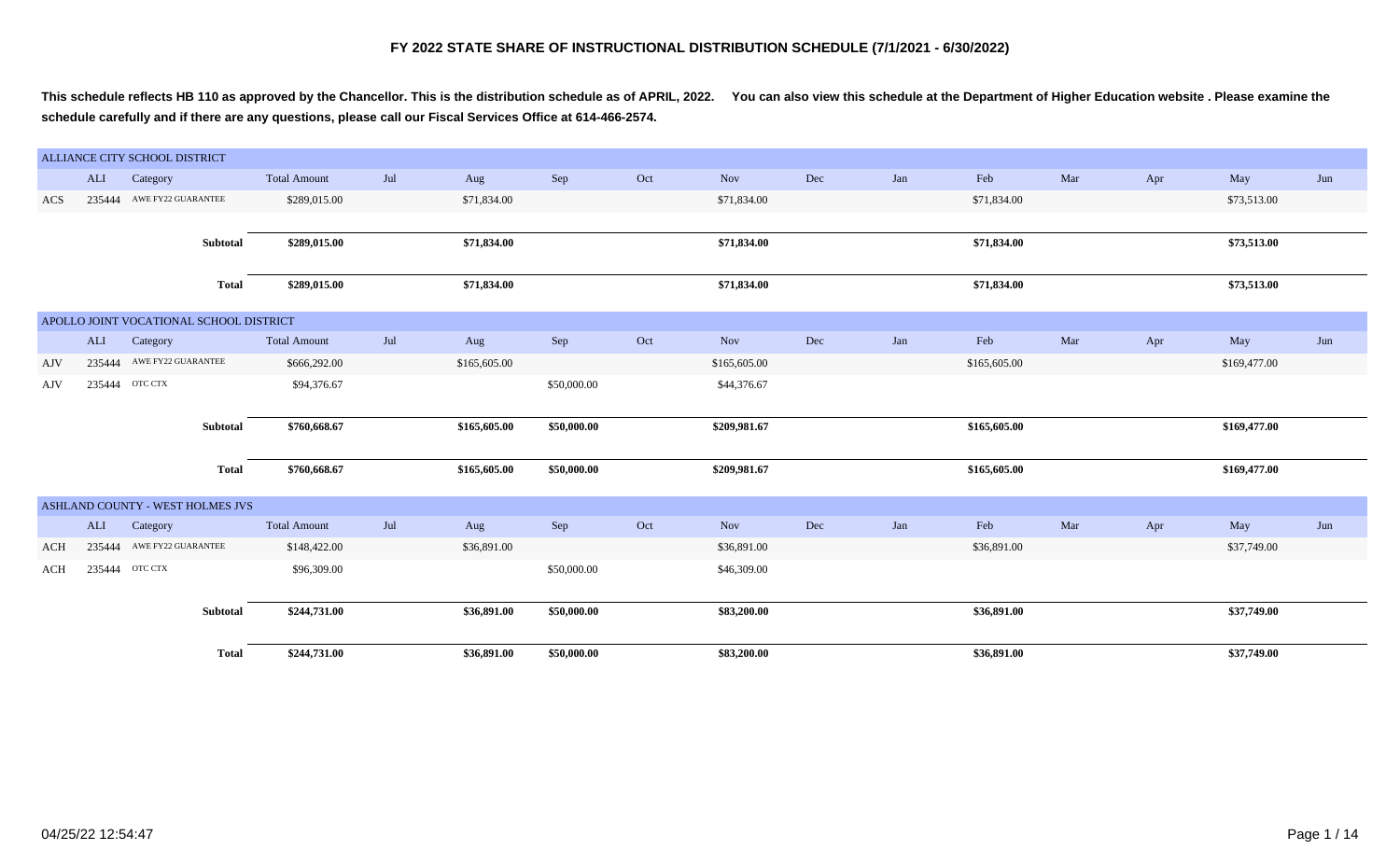|                    |                        | ASHTABULA COUNTY JVS      |                 |                     |                   |              |             |                             |              |     |             |              |     |     |              |     |
|--------------------|------------------------|---------------------------|-----------------|---------------------|-------------------|--------------|-------------|-----------------------------|--------------|-----|-------------|--------------|-----|-----|--------------|-----|
|                    | ALI                    | Category                  |                 | <b>Total Amount</b> | $_{\mathrm{Jul}}$ | Aug          | Sep         | Oct                         | <b>Nov</b>   | Dec | Jan         | Feb          | Mar | Apr | May          | Jun |
| <b>ACV</b>         |                        | 235444 AWE FY22 GUARANTEE |                 | \$296,126.00        |                   | \$73,602.00  |             |                             | \$73,602.00  |     |             | \$73,602.00  |     |     | \$75,320.00  |     |
|                    |                        |                           |                 |                     |                   |              |             |                             |              |     |             |              |     |     |              |     |
|                    |                        |                           | Subtotal        | \$296,126.00        |                   | \$73,602.00  |             |                             | \$73,602.00  |     |             | \$73,602.00  |     |     | \$75,320.00  |     |
|                    |                        |                           |                 |                     |                   |              |             |                             |              |     |             |              |     |     |              |     |
|                    |                        |                           | <b>Total</b>    | \$296,126.00        |                   | \$73,602.00  |             |                             | \$73,602.00  |     |             | \$73,602.00  |     |     | \$75,320.00  |     |
|                    |                        |                           |                 |                     |                   |              |             |                             |              |     |             |              |     |     |              |     |
|                    |                        | AUBURN JOINT VOCATIONAL   |                 |                     |                   |              |             |                             |              |     |             |              |     |     |              |     |
|                    | ALI                    | Category                  |                 | <b>Total Amount</b> | $_{\mathrm{Jul}}$ | Aug          | Sep         | $\mathop{\rm Oct}\nolimits$ | Nov          | Dec | ${\rm Jan}$ | Feb          | Mar | Apr | May          | Jun |
| AJS                |                        | 235444 AWE FY22 GUARANTEE |                 | \$344,654.00        |                   | \$85,663.00  |             |                             | \$85,663.00  |     |             | \$85,663.00  |     |     | \$87,665.00  |     |
| AJS                |                        | 235444 OTC CTX            |                 | \$83,300.00         |                   |              | \$50,000.00 |                             | \$33,300.00  |     |             |              |     |     |              |     |
|                    |                        |                           |                 |                     |                   |              |             |                             |              |     |             |              |     |     |              |     |
|                    |                        |                           | Subtotal        | \$427,954.00        |                   | \$85,663.00  | \$50,000.00 |                             | \$118,963.00 |     |             | \$85,663.00  |     |     | \$87,665.00  |     |
|                    |                        |                           |                 |                     |                   |              |             |                             |              |     |             |              |     |     |              |     |
|                    |                        |                           | <b>Total</b>    | \$427,954.00        |                   | \$85,663.00  | \$50,000.00 |                             | \$118,963.00 |     |             | \$85,663.00  |     |     | \$87,665.00  |     |
| <b>BUCKEYE JVS</b> |                        |                           |                 |                     |                   |              |             |                             |              |     |             |              |     |     |              |     |
|                    | <b>ALI</b>             | Category                  |                 | <b>Total Amount</b> | Jul               |              |             | Oct                         | Nov          | Dec | Jan         | Feb          | Mar |     |              | Jun |
|                    |                        | AWE FY22 GUARANTEE        |                 |                     |                   | Aug          | Sep         |                             |              |     |             |              |     | Apr | May          |     |
| <b>BVS</b>         | 235444                 |                           |                 | \$336,353.00        |                   | \$83,600.00  |             |                             | \$83,600.00  |     |             | \$83,600.00  |     |     | \$85,553.00  |     |
| <b>BVS</b>         |                        | 235444 ОТС СТХ            |                 | \$66,700.00         |                   |              | \$50,000.00 |                             | \$16,700.00  |     |             |              |     |     |              |     |
|                    |                        |                           | Subtotal        | \$403,053.00        |                   | \$83,600.00  | \$50,000.00 |                             | \$100,300.00 |     |             | \$83,600.00  |     |     | \$85,553.00  |     |
|                    |                        |                           |                 |                     |                   |              |             |                             |              |     |             |              |     |     |              |     |
|                    |                        |                           | <b>Total</b>    | \$403,053.00        |                   | \$83,600.00  | \$50,000.00 |                             | \$100,300.00 |     |             | \$83,600.00  |     |     | \$85,553.00  |     |
|                    |                        |                           |                 |                     |                   |              |             |                             |              |     |             |              |     |     |              |     |
|                    | <b>BUTLER TECH JVS</b> |                           |                 |                     |                   |              |             |                             |              |     |             |              |     |     |              |     |
|                    | <b>ALI</b>             | Category                  |                 | <b>Total Amount</b> | Jul               | Aug          | Sep         | Oct                         | <b>Nov</b>   | Dec | Jan         | Feb          | Mar | Apr | May          | Jun |
| <b>BTV</b>         |                        | 235444 AWE FY22 GUARANTEE |                 | \$916,934.00        |                   | \$227,902.00 |             |                             | \$227,902.00 |     |             | \$227,902.00 |     |     | \$233,228.00 |     |
| <b>BTV</b>         | 235444                 | OTC CTX                   |                 | \$95,135.67         |                   |              | \$50,000.00 |                             | \$45,135.67  |     |             |              |     |     |              |     |
|                    |                        |                           |                 |                     |                   |              |             |                             |              |     |             |              |     |     |              |     |
|                    |                        |                           | <b>Subtotal</b> | \$1,012,069.67      |                   | \$227,902.00 | \$50,000.00 |                             | \$273,037.67 |     |             | \$227,902.00 |     |     | \$233,228.00 |     |
|                    |                        |                           |                 |                     |                   |              |             |                             |              |     |             |              |     |     |              |     |
|                    |                        |                           | <b>Total</b>    | \$1,012,069.67      |                   | \$227,902.00 | \$50,000.00 |                             | \$273,037.67 |     |             | \$227,902.00 |     |     | \$233,228.00 |     |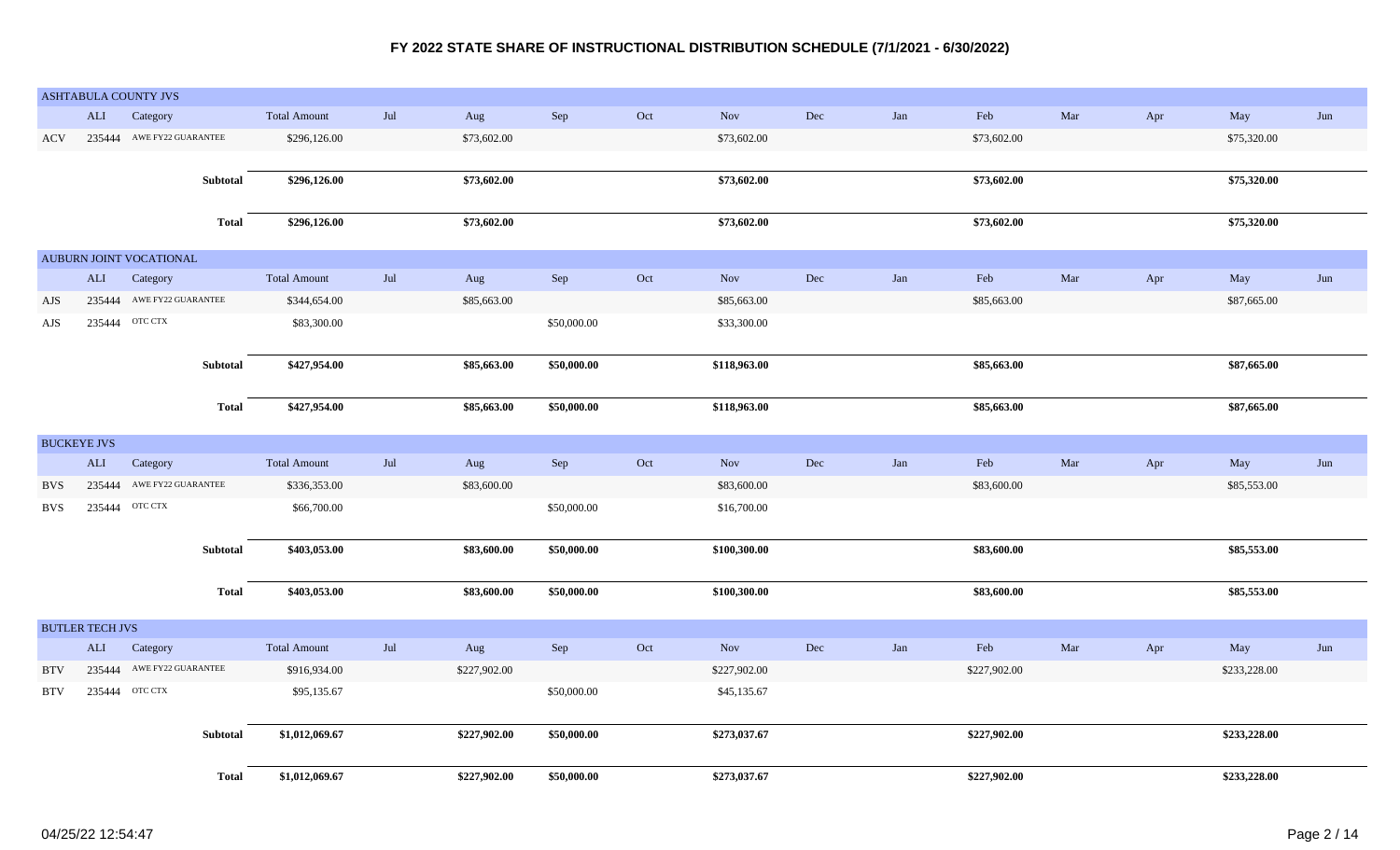|            | C-TEC JT VOC SD            |                               |              |                     |     |              |             |     |              |     |     |              |     |     |              |     |
|------------|----------------------------|-------------------------------|--------------|---------------------|-----|--------------|-------------|-----|--------------|-----|-----|--------------|-----|-----|--------------|-----|
|            | <b>ALI</b>                 | Category                      |              | <b>Total Amount</b> | Jul | Aug          | Sep         | Oct | Nov          | Dec | Jan | Feb          | Mar | Apr | May          | Jun |
| <b>CTJ</b> |                            | 235444 AWE FY22 GUARANTEE     |              | \$572,733.00        |     | \$142,351.00 |             |     | \$142,351.00 |     |     | \$142,351.00 |     |     | \$145,680.00 |     |
| <b>CTJ</b> |                            | 235444 OTC CTX                |              | \$157,431.63        |     |              | \$50,000.00 |     | \$107,431.63 |     |     |              |     |     |              |     |
|            |                            |                               |              |                     |     |              |             |     |              |     |     |              |     |     |              |     |
|            |                            |                               | Subtotal     | \$730,164.63        |     | \$142,351.00 | \$50,000.00 |     | \$249,782.63 |     |     | \$142,351.00 |     |     | \$145,680.00 |     |
|            |                            |                               |              |                     |     |              |             |     |              |     |     |              |     |     |              |     |
|            |                            |                               | <b>Total</b> | \$730,164.63        |     | \$142,351.00 | \$50,000.00 |     | \$249,782.63 |     |     | \$142,351.00 |     |     | \$145,680.00 |     |
|            | <b>CANTON CITY SCHOOLS</b> |                               |              |                     |     |              |             |     |              |     |     |              |     |     |              |     |
|            | ALI                        | Category                      |              | <b>Total Amount</b> | Jul | Aug          | Sep         | Oct | <b>Nov</b>   | Dec | Jan | Feb          | Mar | Apr | May          | Jun |
| <b>CCS</b> |                            | 235444 AWE FY22 GUARANTEE     |              | \$341,961.00        |     | \$84,994.00  |             |     | \$84,994.00  |     |     | \$84,994.00  |     |     | \$86,979.00  |     |
|            |                            |                               |              |                     |     |              |             |     |              |     |     |              |     |     |              |     |
|            |                            |                               | Subtotal     | \$341,961.00        |     | \$84,994.00  |             |     | \$84,994.00  |     |     | \$84,994.00  |     |     | \$86,979.00  |     |
|            |                            |                               |              |                     |     |              |             |     |              |     |     |              |     |     |              |     |
|            |                            |                               | <b>Total</b> | \$341,961.00        |     | \$84,994.00  |             |     | \$84,994.00  |     |     | \$84,994.00  |     |     | \$86,979.00  |     |
|            |                            |                               |              |                     |     |              |             |     |              |     |     |              |     |     |              |     |
|            |                            | COLUMBIANA COUNTY JT VOC SD   |              |                     |     |              |             |     |              |     |     |              |     |     |              |     |
|            | ALI                        | Category                      |              | <b>Total Amount</b> | Jul | Aug          | Sep         | Oct | <b>Nov</b>   | Dec | Jan | Feb          | Mar | Apr | May          | Jun |
| <b>CJV</b> |                            | 235444 AWE FY22 GUARANTEE     |              | \$518,995.00        |     | \$128,994.00 |             |     | \$128,994.00 |     |     | \$128,994.00 |     |     | \$132,013.00 |     |
|            |                            |                               |              | \$518,995.00        |     | \$128,994.00 |             |     | \$128,994.00 |     |     | \$128,994.00 |     |     | \$132,013.00 |     |
|            |                            |                               | Subtotal     |                     |     |              |             |     |              |     |     |              |     |     |              |     |
|            |                            |                               | <b>Total</b> | \$518,995.00        |     | \$128,994.00 |             |     | \$128,994.00 |     |     | \$128,994.00 |     |     | \$132,013.00 |     |
|            |                            |                               |              |                     |     |              |             |     |              |     |     |              |     |     |              |     |
|            |                            | COLUMBUS CITY SCHOOLS CITY SD |              |                     |     |              |             |     |              |     |     |              |     |     |              |     |
|            | ALI                        | Category                      |              | <b>Total Amount</b> | Jul | Aug          | Sep         | Oct | Nov          | Dec | Jan | Feb          | Mar | Apr | May          | Jun |
| <b>CMH</b> |                            | 235444 AWE FY22 GUARANTEE     |              | \$501,075.00        |     | \$124,541.00 |             |     | \$124,541.00 |     |     | \$124,541.00 |     |     | \$127,452.00 |     |
| <b>CMH</b> |                            | 235444 ОТС СТХ                |              | \$50,000.00         |     |              | \$50,000.00 |     |              |     |     |              |     |     |              |     |
|            |                            |                               |              |                     |     |              |             |     |              |     |     |              |     |     |              |     |
|            |                            |                               | Subtotal     | \$551,075.00        |     | \$124,541.00 | \$50,000.00 |     | \$124,541.00 |     |     | \$124,541.00 |     |     | \$127,452.00 |     |
|            |                            |                               |              |                     |     |              |             |     |              |     |     |              |     |     |              |     |
|            |                            |                               | <b>Total</b> | \$551,075.00        |     | \$124,541.00 | \$50,000.00 |     | \$124,541.00 |     |     | \$124,541.00 |     |     | \$127,452.00 |     |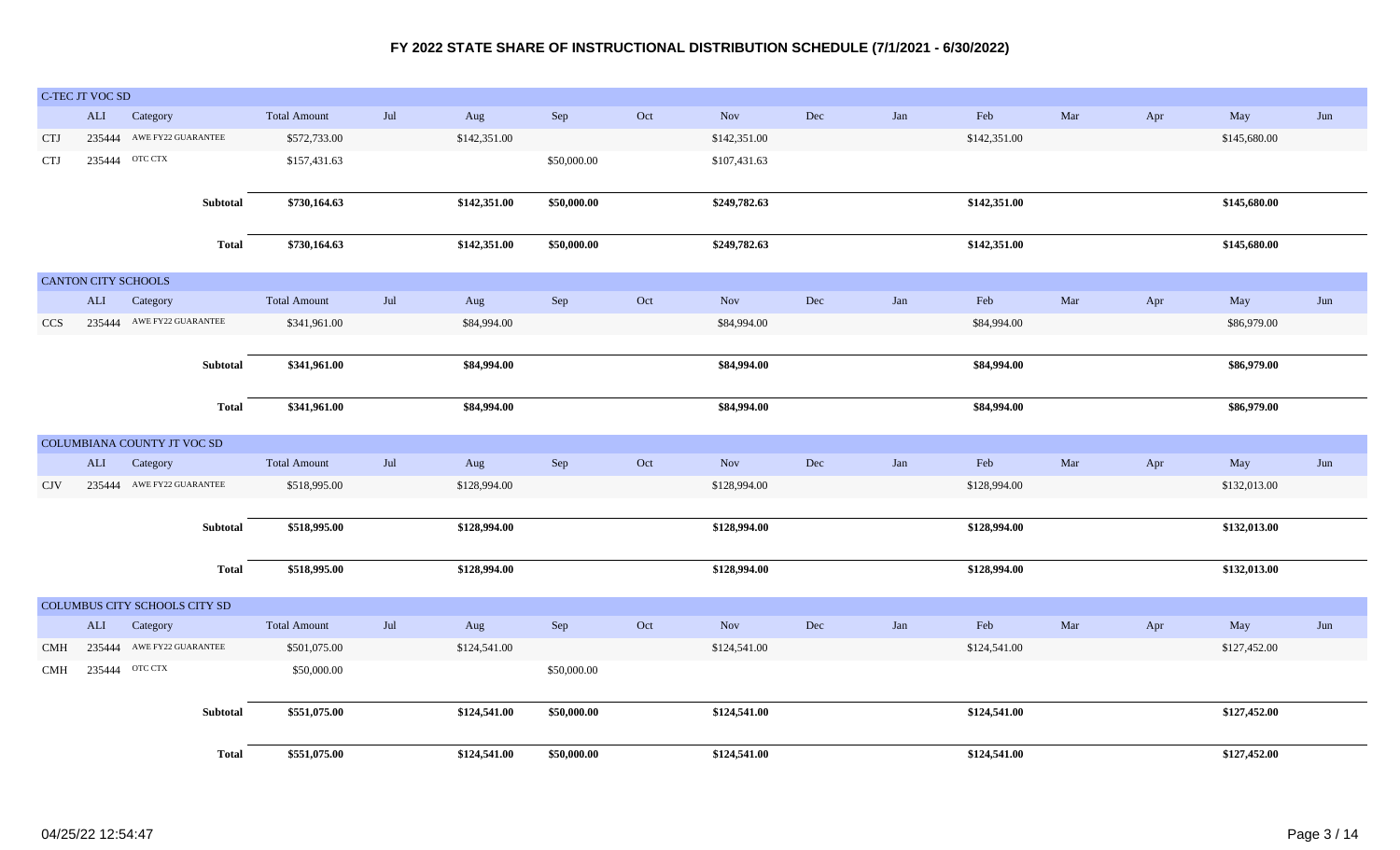|            |            | CUYAHOGA VALLEY JT VOC SD      |                     |     |             |             |     |              |     |     |             |     |     |             |     |
|------------|------------|--------------------------------|---------------------|-----|-------------|-------------|-----|--------------|-----|-----|-------------|-----|-----|-------------|-----|
|            | ALI        | Category                       | <b>Total Amount</b> | Jul | Aug         | Sep         | Oct | Nov          | Dec | Jan | Feb         | Mar | Apr | May         | Jun |
| <b>CVJ</b> |            | 235444 AWE FY22 GUARANTEE      | \$275,337.00        |     | \$68,435.00 |             |     | \$68,435.00  |     |     | \$68,435.00 |     |     | \$70,032.00 |     |
| <b>CVJ</b> |            | 235444 OTC CTX                 | \$91,666.67         |     |             | \$50,000.00 |     | \$41,666.67  |     |     |             |     |     |             |     |
|            |            |                                |                     |     |             |             |     |              |     |     |             |     |     |             |     |
|            |            | Subtotal                       | \$367,003.67        |     | \$68,435.00 | \$50,000.00 |     | \$110,101.67 |     |     | \$68,435.00 |     |     | \$70,032.00 |     |
|            |            | <b>Total</b>                   | \$367,003.67        |     | \$68,435.00 | \$50,000.00 |     | \$110,101.67 |     |     | \$68,435.00 |     |     | \$70,032.00 |     |
|            |            |                                |                     |     |             |             |     |              |     |     |             |     |     |             |     |
|            |            | DELAWARE AREA CAREER CENTER JT |                     |     |             |             |     |              |     |     |             |     |     |             |     |
|            | <b>ALI</b> | Category                       | <b>Total Amount</b> | Jul | Aug         | Sep         | Oct | <b>Nov</b>   | Dec | Jan | Feb         | Mar | Apr | May         | Jun |
| <b>DAC</b> |            | 235444 AWE FY22 GUARANTEE      | \$137,710.00        |     | \$34,228.00 |             |     | \$34,228.00  |     |     | \$34,228.00 |     |     | \$35,026.00 |     |
| DAC        |            | 235444 OTC CTX                 | \$87,257.00         |     |             | \$50,000.00 |     | \$37,257.00  |     |     |             |     |     |             |     |
|            |            |                                |                     |     |             |             |     |              |     |     |             |     |     |             |     |
|            |            | Subtotal                       | \$224,967.00        |     | \$34,228.00 | \$50,000.00 |     | \$71,485.00  |     |     | \$34,228.00 |     |     | \$35,026.00 |     |
|            |            | <b>Total</b>                   | \$224,967.00        |     | \$34,228.00 | \$50,000.00 |     | \$71,485.00  |     |     | \$34,228.00 |     |     | \$35,026.00 |     |
|            |            |                                |                     |     |             |             |     |              |     |     |             |     |     |             |     |
|            |            | EASTLAND-FAIRFIELD CAREER/TECH |                     |     |             |             |     |              |     |     |             |     |     |             |     |
|            | <b>ALI</b> | Category                       | <b>Total Amount</b> | Jul | Aug         | Sep         | Oct | Nov          | Dec | Jan | Feb         | Mar | Apr | May         | Jun |
| EFC        | 235444     | AWE FY22 GUARANTEE             | \$313,078.00        |     | \$77,816.00 |             |     | \$77,816.00  |     |     | \$77,816.00 |     |     | \$79,630.00 |     |
| EFC        |            | 235444 OTC CTX                 | \$66,700.00         |     |             | \$50,000.00 |     | \$16,700.00  |     |     |             |     |     |             |     |
|            |            |                                |                     |     |             |             |     |              |     |     |             |     |     |             |     |
|            |            | Subtotal                       | \$379,778.00        |     | \$77,816.00 | \$50,000.00 |     | \$94,516.00  |     |     | \$77,816.00 |     |     | \$79,630.00 |     |
|            |            |                                |                     |     |             |             |     |              |     |     |             |     |     |             |     |
|            |            | <b>Total</b>                   | \$379,778.00        |     | \$77,816.00 | \$50,000.00 |     | \$94,516.00  |     |     | \$77,816.00 |     |     | \$79,630.00 |     |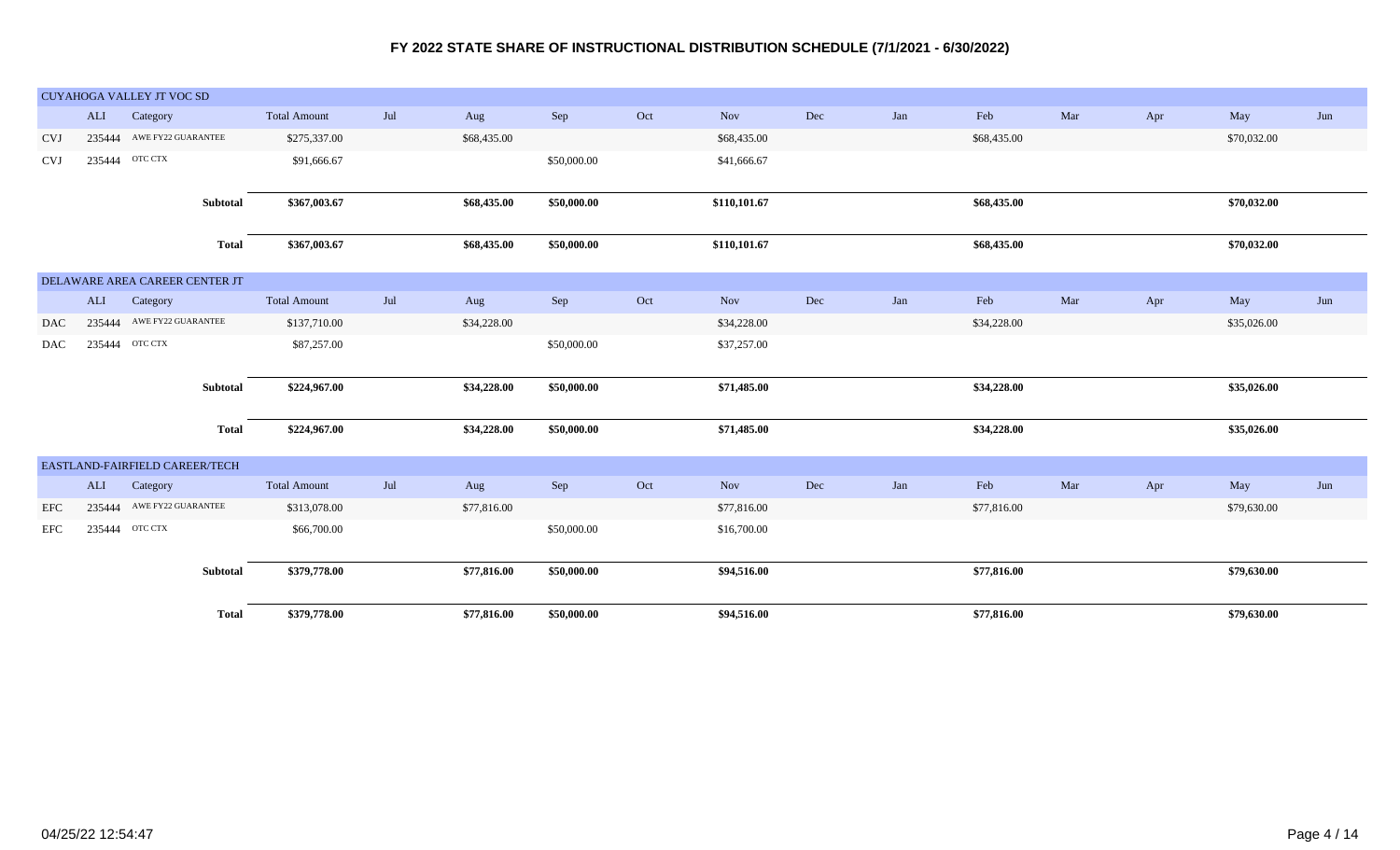|            | <b>EHOVE JT VOC SD</b> |                                |              |                     |     |              |             |     |              |     |     |              |     |     |              |     |
|------------|------------------------|--------------------------------|--------------|---------------------|-----|--------------|-------------|-----|--------------|-----|-----|--------------|-----|-----|--------------|-----|
|            | ALI                    | Category                       |              | <b>Total Amount</b> | Jul | Aug          | Sep         | Oct | Nov          | Dec | Jan | ${\rm Feb}$  | Mar | Apr | May          | Jun |
| EHC        |                        | 235444 AWE FY22 GUARANTEE      |              | \$795,110.00        |     | \$197,622.00 |             |     | \$197,622.00 |     |     | \$197,622.00 |     |     | \$202,244.00 |     |
| EHC        | 235444                 | OTC CTX                        |              | \$94,466.00         |     |              | \$50,000.00 |     | \$44,466.00  |     |     |              |     |     |              |     |
|            |                        |                                |              |                     |     |              |             |     |              |     |     |              |     |     |              |     |
|            |                        |                                | Subtotal     | \$889,576.00        |     | \$197,622.00 | \$50,000.00 |     | \$242,088.00 |     |     | \$197,622.00 |     |     | \$202,244.00 |     |
|            |                        |                                | <b>Total</b> | \$889,576.00        |     | \$197,622.00 | \$50,000.00 |     | \$242,088.00 |     |     | \$197,622.00 |     |     | \$202,244.00 |     |
|            |                        |                                |              |                     |     |              |             |     |              |     |     |              |     |     |              |     |
|            |                        | FOUR COUNTY JT VOC SD          |              |                     |     |              |             |     |              |     |     |              |     |     |              |     |
|            |                        | ALI Category                   |              | <b>Total Amount</b> | Jul | Aug          | Sep         | Oct | Nov          | Dec | Jan | Feb          | Mar | Apr | May          | Jun |
| <b>FJV</b> |                        | 235444 AWE FY22 GUARANTEE      |              | \$256,037.00        |     | \$63,637.00  |             |     | \$63,637.00  |     |     | \$63,637.00  |     |     | \$65,126.00  |     |
| <b>FJV</b> |                        | 235444 OTC CTX                 |              | \$50,000.00         |     |              | \$50,000.00 |     |              |     |     |              |     |     |              |     |
|            |                        |                                |              |                     |     |              |             |     |              |     |     |              |     |     |              |     |
|            |                        |                                | Subtotal     | \$306,037.00        |     | \$63,637.00  | \$50,000.00 |     | \$63,637.00  |     |     | \$63,637.00  |     |     | \$65,126.00  |     |
|            |                        |                                |              |                     |     |              |             |     |              |     |     |              |     |     |              |     |
|            |                        |                                | <b>Total</b> | \$306,037.00        |     | \$63,637.00  | \$50,000.00 |     | \$63,637.00  |     |     | \$63,637.00  |     |     | \$65,126.00  |     |
|            |                        | GALLIA-JACKSON-VINTON JT VOC S |              |                     |     |              |             |     |              |     |     |              |     |     |              |     |
|            | ALI                    | Category                       |              | <b>Total Amount</b> | Jul | Aug          | Sep         | Oct | Nov          | Dec | Jan | ${\rm Feb}$  | Mar | Apr | May          | Jun |
| GJV        | 235444                 | AWE FY22 GUARANTEE             |              | \$374,685.00        |     | \$93,127.00  |             |     | \$93,127.00  |     |     | \$93,127.00  |     |     | \$95,304.00  |     |
|            |                        |                                |              |                     |     |              |             |     |              |     |     |              |     |     |              |     |
| GJV        |                        | 235444 OTC CTX                 |              | \$91,666.67         |     |              | \$50,000.00 |     | \$41,666.67  |     |     |              |     |     |              |     |
|            |                        |                                |              |                     |     |              |             |     |              |     |     |              |     |     |              |     |
|            |                        |                                | Subtotal     | \$466,351.67        |     | \$93,127.00  | \$50,000.00 |     | \$134,793.67 |     |     | \$93,127.00  |     |     | \$95,304.00  |     |
|            |                        |                                | <b>Total</b> | \$466,351.67        |     | \$93,127.00  | \$50,000.00 |     | \$134,793.67 |     |     | \$93,127.00  |     |     | \$95,304.00  |     |
|            |                        |                                |              |                     |     |              |             |     |              |     |     |              |     |     |              |     |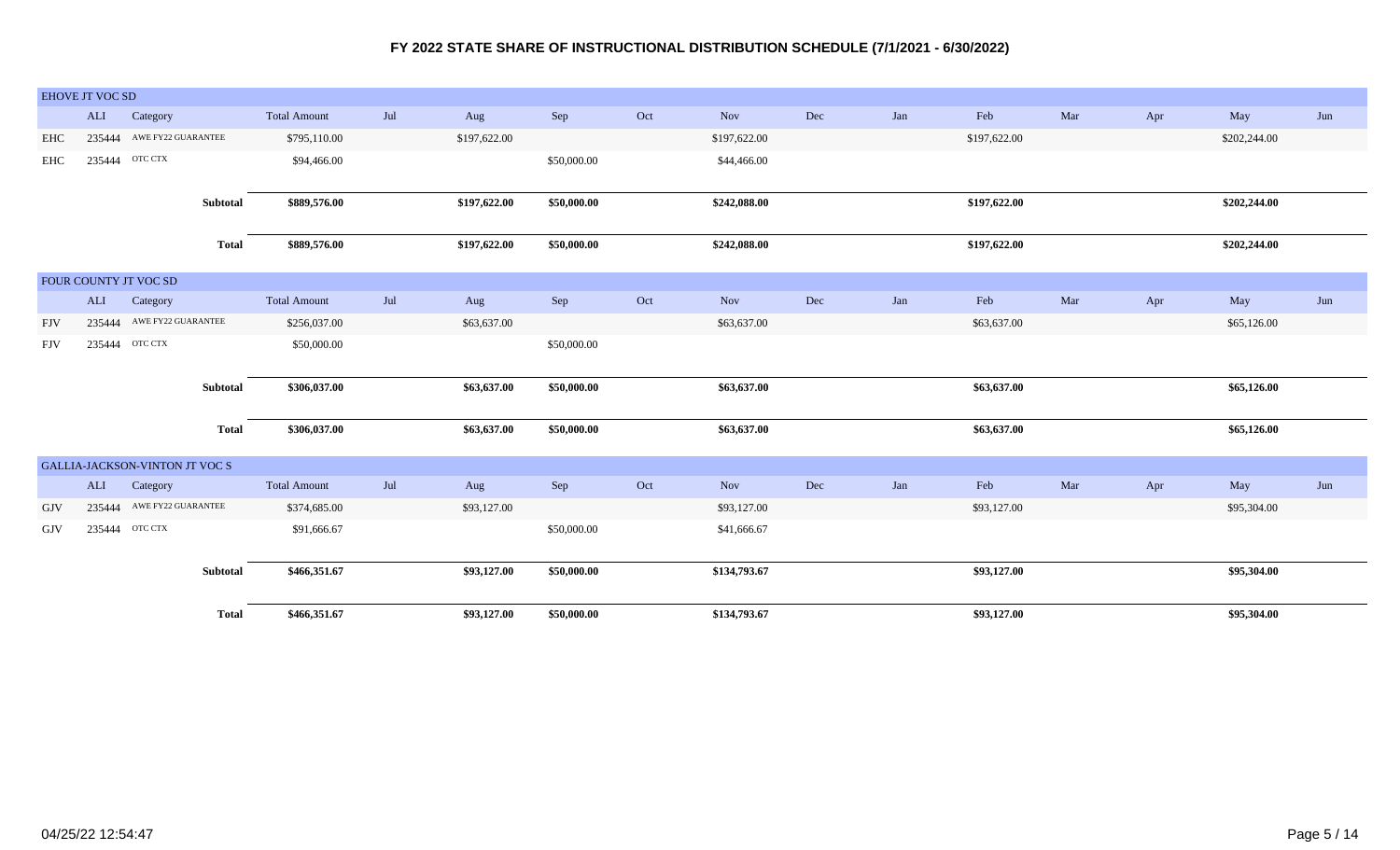|            |              | <b>GREAT OAKS INST OF TECHNOLOGY</b> |                     |                |              |             |     |              |     |     |              |     |     |              |     |
|------------|--------------|--------------------------------------|---------------------|----------------|--------------|-------------|-----|--------------|-----|-----|--------------|-----|-----|--------------|-----|
|            | ALI          | Category                             | <b>Total Amount</b> | $\mathrm{Jul}$ | Aug          | Sep         | Oct | Nov          | Dec | Jan | Feb          | Mar | Apr | May          | Jun |
| GOT        |              | 235444 AWE FY22 GUARANTEE            | \$873,732.00        |                | \$217,165.00 |             |     | \$217,165.00 |     |     | \$217,165.00 |     |     | \$222,237.00 |     |
| GOT        |              | 235444 OTC CTX                       | \$83,300.00         |                |              | \$50,000.00 |     | \$33,300.00  |     |     |              |     |     |              |     |
|            |              |                                      |                     |                |              |             |     |              |     |     |              |     |     |              |     |
|            |              | Subtotal                             | \$957,032.00        |                | \$217,165.00 | \$50,000.00 |     | \$250,465.00 |     |     | \$217,165.00 |     |     | \$222,237.00 |     |
|            |              |                                      |                     |                |              |             |     |              |     |     |              |     |     |              |     |
|            |              | <b>Total</b>                         | \$957,032.00        |                | \$217,165.00 | \$50,000.00 |     | \$250,465.00 |     |     | \$217,165.00 |     |     | \$222,237.00 |     |
|            |              | GREENE COUNTY JT VOC SD JT VOC       |                     |                |              |             |     |              |     |     |              |     |     |              |     |
|            | ALI          | Category                             | <b>Total Amount</b> | Jul            | Aug          | Sep         | Oct | Nov          | Dec | Jan | Feb          | Mar | Apr | May          | Jun |
| GCJ        |              | 235444 AWE FY22 GUARANTEE            | \$149,698.00        |                | \$37,207.00  |             |     | \$37,207.00  |     |     | \$37,207.00  |     |     | \$38,077.00  |     |
|            |              |                                      |                     |                |              |             |     |              |     |     |              |     |     |              |     |
|            |              | Subtotal                             | \$149,698.00        |                | \$37,207.00  |             |     | \$37,207.00  |     |     | \$37,207.00  |     |     | \$38,077.00  |     |
|            |              |                                      |                     |                |              |             |     |              |     |     |              |     |     |              |     |
|            |              | <b>Total</b>                         | \$149,698.00        |                | \$37,207.00  |             |     | \$37,207.00  |     |     | \$37,207.00  |     |     | \$38,077.00  |     |
|            |              | KNOX COUNTY JT VOC SD                |                     |                |              |             |     |              |     |     |              |     |     |              |     |
|            | $\mbox{ALI}$ | Category                             | <b>Total Amount</b> | Jul            | Aug          | Sep         | Oct | Nov          | Dec | Jan | Feb          | Mar | Apr | May          | Jun |
| <b>KCJ</b> |              | 235444 AWE FY22 GUARANTEE            | \$456,462.00        |                | \$113,453.00 |             |     | \$113,453.00 |     |     | \$113,453.00 |     |     | \$116,103.00 |     |
|            |              |                                      |                     |                |              |             |     |              |     |     |              |     |     |              |     |
|            |              | Subtotal                             | \$456,462.00        |                | \$113,453.00 |             |     | \$113,453.00 |     |     | \$113,453.00 |     |     | \$116,103.00 |     |
|            |              |                                      |                     |                |              |             |     |              |     |     |              |     |     |              |     |
|            |              | <b>Total</b>                         | \$456,462.00        |                | \$113,453.00 |             |     | \$113,453.00 |     |     | \$113,453.00 |     |     | \$116,103.00 |     |
|            |              | LAWRENCE COUNTY JT VOC SD            |                     |                |              |             |     |              |     |     |              |     |     |              |     |
|            | ALI          | Category                             | <b>Total Amount</b> | $\mathrm{Jul}$ | Aug          | Sep         | Oct | Nov          | Dec | Jan | Feb          | Mar | Apr | May          | Jun |
| <b>LCV</b> |              | 235444 AWE FY22 GUARANTEE            | \$1,127,520.00      |                | \$280,246.00 |             |     | \$280,246.00 |     |     | \$280,246.00 |     |     | \$286,782.00 |     |
| LCV        |              | 235444 OTC CTX                       | \$124,332.67        |                |              | \$50,000.00 |     | \$74,332.67  |     |     |              |     |     |              |     |
|            |              |                                      |                     |                |              |             |     |              |     |     |              |     |     |              |     |
|            |              | <b>Subtotal</b>                      | \$1,251,852.67      |                | \$280,246.00 | \$50,000.00 |     | \$354,578.67 |     |     | \$280,246.00 |     |     | \$286,782.00 |     |
|            |              |                                      |                     |                |              |             |     |              |     |     |              |     |     |              |     |
|            |              | <b>Total</b>                         | \$1,251,852.67      |                | \$280,246.00 | \$50,000.00 |     | \$354,578.67 |     |     | \$280,246.00 |     |     | \$286,782.00 |     |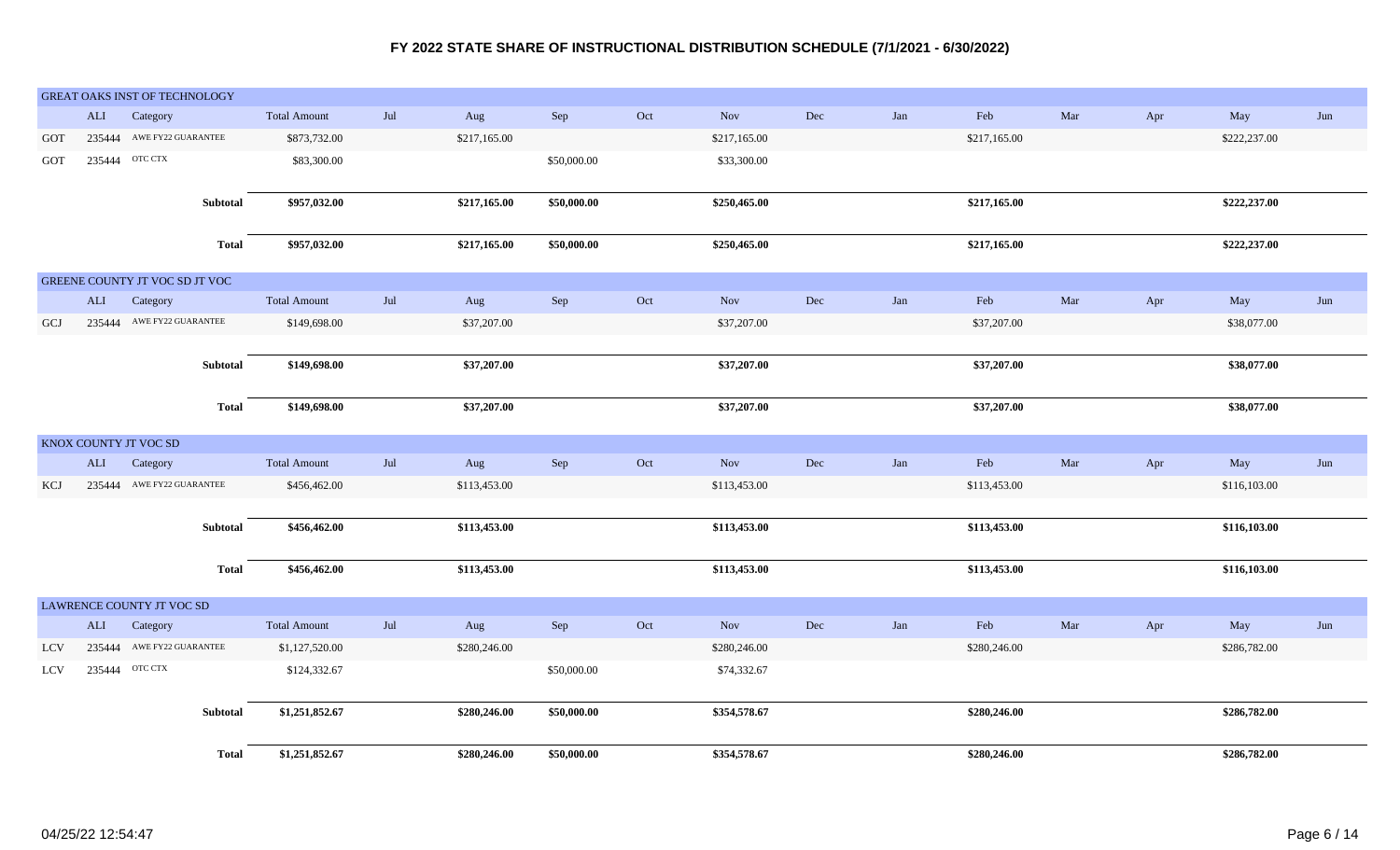|            |                         | LORAIN COUNTY JVS JT VOC SD    |              |                     |     |             |             |                             |             |           |     |             |     |     |             |     |
|------------|-------------------------|--------------------------------|--------------|---------------------|-----|-------------|-------------|-----------------------------|-------------|-----------|-----|-------------|-----|-----|-------------|-----|
|            | ALI                     | Category                       |              | <b>Total Amount</b> | Jul | Aug         | Sep         | Oct                         | Nov         | Dec       | Jan | Feb         | Mar | Apr | May         | Jun |
| LJV        |                         | 235444 AWE FY22 GUARANTEE      |              | \$184,277.00        |     | \$45,802.00 |             |                             | \$45,802.00 |           |     | \$45,802.00 |     |     | \$46,871.00 |     |
|            |                         |                                |              |                     |     |             |             |                             |             |           |     |             |     |     |             |     |
|            |                         |                                | Subtotal     | \$184,277.00        |     | \$45,802.00 |             |                             | \$45,802.00 |           |     | \$45,802.00 |     |     | \$46,871.00 |     |
|            |                         |                                |              |                     |     |             |             |                             |             |           |     |             |     |     |             |     |
|            |                         |                                | <b>Total</b> | \$184,277.00        |     | \$45,802.00 |             |                             | \$45,802.00 |           |     | \$45,802.00 |     |     | \$46,871.00 |     |
|            |                         |                                |              |                     |     |             |             |                             |             |           |     |             |     |     |             |     |
|            | <b>MADISON LOCAL SD</b> |                                |              |                     |     |             |             |                             |             |           |     |             |     |     |             |     |
|            | $\mbox{ALI}$            | Category                       |              | <b>Total Amount</b> | Jul | Aug         | Sep         | Oct                         | Nov         | Dec       | Jan | Feb         | Mar | Apr | May         | Jun |
| MLS        |                         | 235444 AWE FY22 GUARANTEE      |              | \$210,569.00        |     | \$52,337.00 |             |                             | \$52,337.00 |           |     | \$52,337.00 |     |     | \$53,558.00 |     |
| <b>MLS</b> |                         | 235444 OTC CTX                 |              | \$50,000.00         |     |             | \$50,000.00 |                             |             |           |     |             |     |     |             |     |
|            |                         |                                |              |                     |     |             |             |                             |             |           |     |             |     |     |             |     |
|            |                         |                                | Subtotal     | \$260,569.00        |     | \$52,337.00 | \$50,000.00 |                             | \$52,337.00 |           |     | \$52,337.00 |     |     | \$53,558.00 |     |
|            |                         |                                |              |                     |     |             |             |                             |             |           |     |             |     |     |             |     |
|            |                         |                                | <b>Total</b> | \$260,569.00        |     | \$52,337.00 | \$50,000.00 |                             | \$52,337.00 |           |     | \$52,337.00 |     |     | \$53,558.00 |     |
|            |                         |                                |              |                     |     |             |             |                             |             |           |     |             |     |     |             |     |
|            |                         | MAHONING CO CAREER & TECH CTR  |              |                     |     |             |             |                             |             |           |     |             |     |     |             |     |
|            | ALI                     | Category                       |              | <b>Total Amount</b> | Jul | Aug         | Sep         | Oct                         | Nov         | Dec       | Jan | Feb         | Mar | Apr | May         | Jun |
| <b>MCT</b> |                         | 235444 AWE FY22 GUARANTEE      |              | \$149,259.00        |     | \$37,098.00 |             |                             | \$37,098.00 |           |     | \$37,098.00 |     |     | \$37,965.00 |     |
| MCT        |                         | 235444 OTC CTX                 |              | \$91,847.67         |     |             | \$50,000.00 |                             | \$41,847.67 |           |     |             |     |     |             |     |
|            |                         |                                |              |                     |     |             |             |                             |             |           |     |             |     |     |             |     |
|            |                         |                                | Subtotal     | \$241,106.67        |     | \$37,098.00 | \$50,000.00 |                             | \$78,945.67 |           |     | \$37,098.00 |     |     | \$37,965.00 |     |
|            |                         |                                |              |                     |     |             |             |                             |             |           |     |             |     |     |             |     |
|            |                         |                                | <b>Total</b> | \$241,106.67        |     | \$37,098.00 | \$50,000.00 |                             | \$78,945.67 |           |     | \$37,098.00 |     |     | \$37,965.00 |     |
|            |                         |                                |              |                     |     |             |             |                             |             |           |     |             |     |     |             |     |
|            |                         | MAPLEWOOD CAREER CENTER JT VOC |              |                     |     |             |             |                             |             |           |     |             |     |     |             |     |
|            | ALI                     | Category                       |              | <b>Total Amount</b> | Jul | Aug         | Sep         | $\mathop{\rm Oct}\nolimits$ | Nov         | $\rm Dec$ | Jan | Feb         | Mar | Apr | May         | Jun |
| <b>MCC</b> |                         | 235444 AWE FY22 GUARANTEE      |              | \$26,335.00         |     | \$6,545.00  |             |                             | \$6,545.00  |           |     | \$6,545.00  |     |     | \$6,700.00  |     |
|            |                         |                                |              |                     |     |             |             |                             |             |           |     |             |     |     |             |     |
|            |                         |                                | Subtotal     | \$26,335.00         |     | \$6,545.00  |             |                             | \$6,545.00  |           |     | \$6,545.00  |     |     | \$6,700.00  |     |
|            |                         |                                |              |                     |     |             |             |                             |             |           |     |             |     |     |             |     |
|            |                         |                                | <b>Total</b> | \$26,335.00         |     | \$6,545.00  |             |                             | \$6,545.00  |           |     | \$6,545.00  |     |     | \$6,700.00  |     |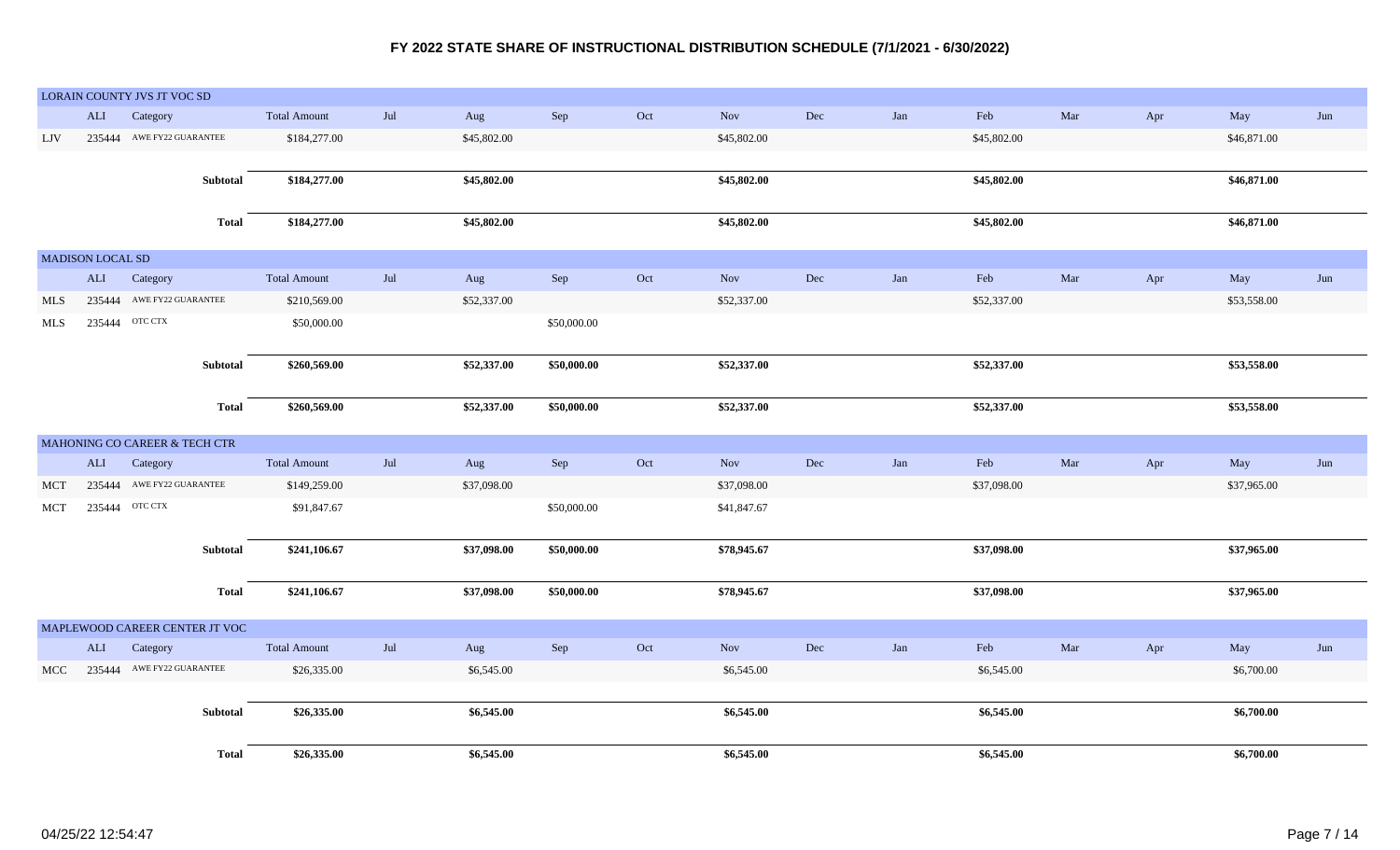|            |        | MEDINA COUNTY JT VOC SD        |                     |     |              |             |     |              |           |     |              |     |     |              |     |
|------------|--------|--------------------------------|---------------------|-----|--------------|-------------|-----|--------------|-----------|-----|--------------|-----|-----|--------------|-----|
|            | ALI    | Category                       | <b>Total Amount</b> | Jul | Aug          | Sep         | Oct | <b>Nov</b>   | Dec       | Jan | Feb          | Mar | Apr | May          | Jun |
| MCJ        | 235444 | AWE FY22 GUARANTEE             | \$136,133.00        |     | \$33,836.00  |             |     | \$33,836.00  |           |     | \$33,836.00  |     |     | \$34,625.00  |     |
| MCJ        |        | 235444 OTC CTX                 | \$50,000.00         |     |              | \$50,000.00 |     |              |           |     |              |     |     |              |     |
|            |        |                                |                     |     |              |             |     |              |           |     |              |     |     |              |     |
|            |        | Subtotal                       | \$186,133.00        |     | \$33,836.00  | \$50,000.00 |     | \$33,836.00  |           |     | \$33,836.00  |     |     | \$34,625.00  |     |
|            |        |                                |                     |     |              |             |     |              |           |     |              |     |     |              |     |
|            |        | <b>Total</b>                   | \$186,133.00        |     | \$33,836.00  | \$50,000.00 |     | \$33,836.00  |           |     | \$33,836.00  |     |     | \$34,625.00  |     |
|            |        | MIAMI VALLEY CAREER TECH JT VO |                     |     |              |             |     |              |           |     |              |     |     |              |     |
|            | ALI    | Category                       | <b>Total Amount</b> | Jul | Aug          | Sep         | Oct | Nov          | Dec       | Jan | Feb          | Mar | Apr | May          | Jun |
| <b>MVC</b> |        | 235444 AWE FY22 GUARANTEE      | \$610,247.00        |     | \$151,677.00 |             |     | \$151,677.00 |           |     | \$151,677.00 |     |     | \$155,216.00 |     |
| <b>MVC</b> |        | 235444 OTC CTX                 | \$78,046.00         |     |              | \$50,000.00 |     | \$28,046.00  |           |     |              |     |     |              |     |
|            |        |                                |                     |     |              |             |     |              |           |     |              |     |     |              |     |
|            |        | Subtotal                       | \$688,293.00        |     | \$151,677.00 | \$50,000.00 |     | \$179,723.00 |           |     | \$151,677.00 |     |     | \$155,216.00 |     |
|            |        |                                |                     |     |              |             |     |              |           |     |              |     |     |              |     |
|            |        | <b>Total</b>                   | \$688,293.00        |     | \$151,677.00 | \$50,000.00 |     | \$179,723.00 |           |     | \$151,677.00 |     |     | \$155,216.00 |     |
|            |        | MID-EAST CAREER & TECH CENTERS |                     |     |              |             |     |              |           |     |              |     |     |              |     |
|            | ALI    | Category                       | <b>Total Amount</b> | Jul | Aug          | ${\rm Sep}$ | Oct | Nov          | $\rm Dec$ | Jan | Feb          | Mar | Apr | May          | Jun |
| MEC        | 235444 | AWE FY22 GUARANTEE             | \$703,287.00        |     | \$174,801.00 |             |     | \$174,801.00 |           |     | \$174,801.00 |     |     | \$178,884.00 |     |
| <b>MEC</b> |        | 235444 OTC CTX                 | \$91,955.67         |     |              | \$50,000.00 |     | \$41,955.67  |           |     |              |     |     |              |     |
|            |        |                                |                     |     |              |             |     |              |           |     |              |     |     |              |     |
|            |        | Subtotal                       | \$795,242.67        |     | \$174,801.00 | \$50,000.00 |     | \$216,756.67 |           |     | \$174,801.00 |     |     | \$178,884.00 |     |
|            |        |                                |                     |     |              |             |     |              |           |     |              |     |     |              |     |
|            |        | <b>Total</b>                   | \$795,242.67        |     | \$174,801.00 | \$50,000.00 |     | \$216,756.67 |           |     | \$174,801.00 |     |     | \$178,884.00 |     |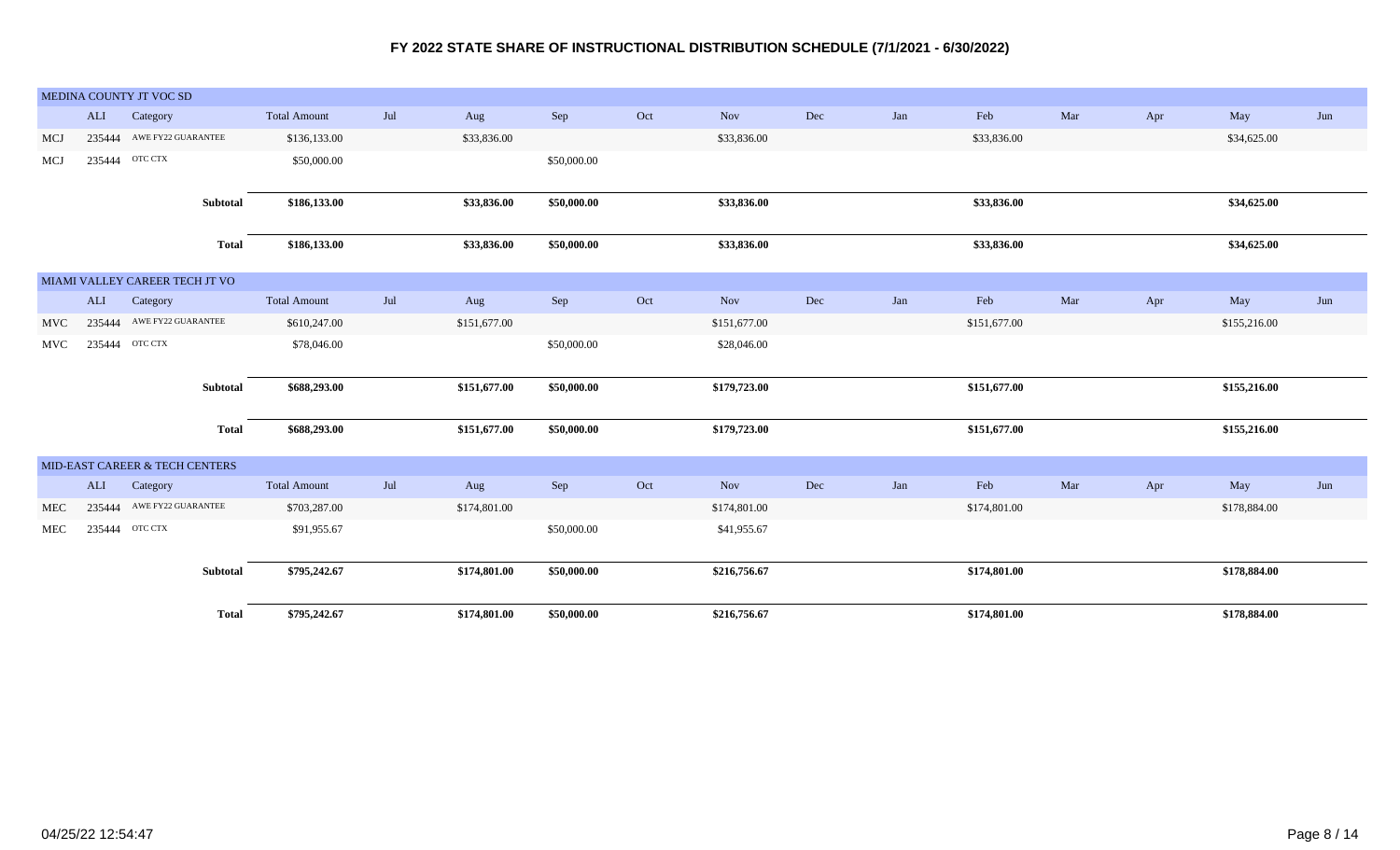|            | PENTA JT VOC SD |                                |              |                     |     |              |             |     |              |     |     |              |     |     |              |     |
|------------|-----------------|--------------------------------|--------------|---------------------|-----|--------------|-------------|-----|--------------|-----|-----|--------------|-----|-----|--------------|-----|
|            | ALI             | Category                       |              | <b>Total Amount</b> | Jul | Aug          | Sep         | Oct | <b>Nov</b>   | Dec | Jan | Feb          | Mar | Apr | May          | Jun |
| <b>PJV</b> |                 | 235444 AWE FY22 GUARANTEE      |              | \$87,474.00         |     | \$21,742.00  |             |     | \$21,742.00  |     |     | \$21,742.00  |     |     | \$22,248.00  |     |
| PJV        |                 | 235444 OTC CTX                 |              | \$66,700.00         |     |              | \$50,000.00 |     | \$16,700.00  |     |     |              |     |     |              |     |
|            |                 |                                |              |                     |     |              |             |     |              |     |     |              |     |     |              |     |
|            |                 |                                | Subtotal     | \$154,174.00        |     | \$21,742.00  | \$50,000.00 |     | \$38,442.00  |     |     | \$21,742.00  |     |     | \$22,248.00  |     |
|            |                 |                                | <b>Total</b> | \$154,174.00        |     | \$21,742.00  | \$50,000.00 |     | \$38,442.00  |     |     | \$21,742.00  |     |     | \$22,248.00  |     |
|            |                 | PICKAWAY-ROSS JVSD JT VOC SD   |              |                     |     |              |             |     |              |     |     |              |     |     |              |     |
|            | ALI             | Category                       |              | <b>Total Amount</b> | Jul | Aug          | Sep         | Oct | <b>Nov</b>   | Dec | Jan | Feb          | Mar | Apr | May          | Jun |
| PRJ        | 235444          | AWE FY22 GUARANTEE             |              | \$550,072.00        |     | \$136,720.00 |             |     | \$136,720.00 |     |     | \$136,720.00 |     |     | \$139,912.00 |     |
| <b>PRJ</b> | 235444          | OTC CTX                        |              | \$92,967.67         |     |              | \$50,000.00 |     | \$42,967.67  |     |     |              |     |     |              |     |
|            |                 |                                |              |                     |     |              |             |     |              |     |     |              |     |     |              |     |
|            |                 |                                | Subtotal     | \$643,039.67        |     | \$136,720.00 | \$50,000.00 |     | \$179,687.67 |     |     | \$136,720.00 |     |     | \$139,912.00 |     |
|            |                 |                                |              |                     |     |              |             |     |              |     |     |              |     |     |              |     |
|            |                 |                                | Total        | \$643,039.67        |     | \$136,720.00 | \$50,000.00 |     | \$179,687.67 |     |     | \$136,720.00 |     |     | \$139,912.00 |     |
|            |                 | PIKE COUNTY AREA JT VOC SD     |              |                     |     |              |             |     |              |     |     |              |     |     |              |     |
|            | <b>ALI</b>      | Category                       |              | <b>Total Amount</b> | Jul | Aug          | Sep         | Oct | <b>Nov</b>   | Dec | Jan | Feb          | Mar | Apr | May          | Jun |
| PCJ        | 235444          | AWE FY22 GUARANTEE             |              | \$39,200.00         |     | \$9,798.00   |             |     | \$9,798.00   |     |     | \$9,798.00   |     |     | \$9,806.00   |     |
|            |                 |                                |              |                     |     |              |             |     |              |     |     |              |     |     |              |     |
|            |                 |                                | Subtotal     | \$39,200.00         |     | \$9,798.00   |             |     | \$9,798.00   |     |     | \$9,798.00   |     |     | \$9,806.00   |     |
|            |                 |                                | Total        | \$39,200.00         |     | \$9,798.00   |             |     | \$9,798.00   |     |     | \$9,798.00   |     |     | \$9,806.00   |     |
|            |                 |                                |              |                     |     |              |             |     |              |     |     |              |     |     |              |     |
|            |                 | PIONEER CAREER & TECHNOLOGY JT |              |                     |     |              |             |     |              |     |     |              |     |     |              |     |
|            | ALI             | Category                       |              | <b>Total Amount</b> | Jul | Aug          | Sep         | Oct | Nov          | Dec | Jan | Feb          | Mar | Apr | May          | Jun |
| <b>PCT</b> |                 | 235444 AWE FY22 GUARANTEE      |              | \$48,074.00         |     | \$12,015.00  |             |     | \$12,015.00  |     |     | \$12,015.00  |     |     | \$12,029.00  |     |
|            |                 |                                |              |                     |     |              |             |     |              |     |     |              |     |     |              |     |
|            |                 |                                | Subtotal     | \$48,074.00         |     | \$12,015.00  |             |     | \$12,015.00  |     |     | \$12,015.00  |     |     | \$12,029.00  |     |
|            |                 |                                | <b>Total</b> | \$48,074.00         |     | \$12,015.00  |             |     | \$12,015.00  |     |     | \$12,015.00  |     |     | \$12,029.00  |     |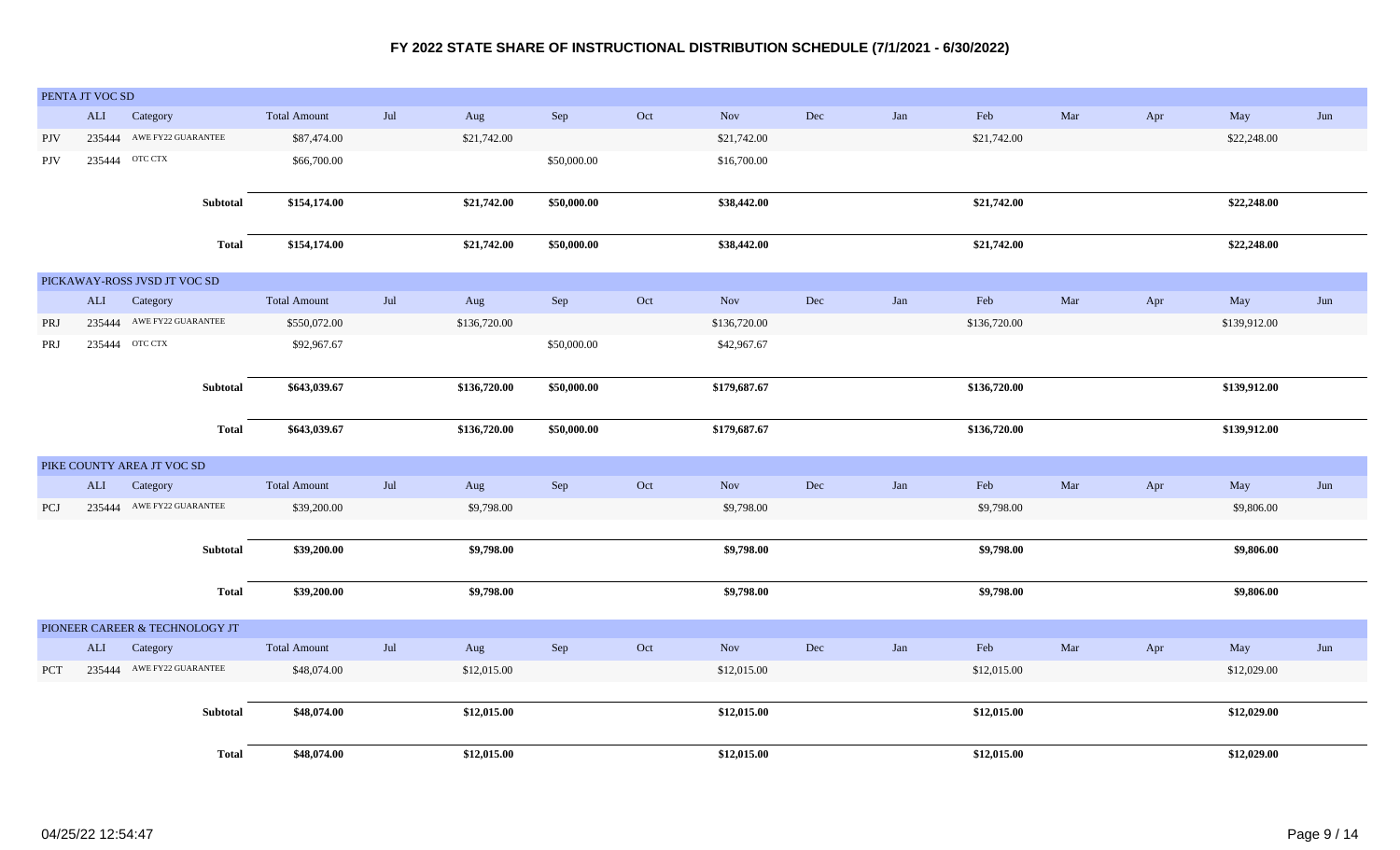|            | POLARIS JT VOC SD |                           |                 |                     |     |              |             |     |              |     |     |              |     |     |              |     |
|------------|-------------------|---------------------------|-----------------|---------------------|-----|--------------|-------------|-----|--------------|-----|-----|--------------|-----|-----|--------------|-----|
|            | ALI               | Category                  |                 | <b>Total Amount</b> | Jul | Aug          | Sep         | Oct | Nov          | Dec | Jan | Feb          | Mar | Apr | May          | Jun |
| <b>PJS</b> |                   | 235444 AWE FY22 GUARANTEE |                 | \$470,313.00        |     | \$116,896.00 |             |     | \$116,896.00 |     |     | \$116,896.00 |     |     | \$119,625.00 |     |
| <b>PJS</b> |                   | 235444 OTC CTX            |                 | \$66,700.00         |     |              | \$50,000.00 |     | \$16,700.00  |     |     |              |     |     |              |     |
|            |                   |                           |                 |                     |     |              |             |     |              |     |     |              |     |     |              |     |
|            |                   |                           | Subtotal        | \$537,013.00        |     | \$116,896.00 | \$50,000.00 |     | \$133,596.00 |     |     | \$116,896.00 |     |     | \$119,625.00 |     |
|            |                   |                           | <b>Total</b>    | \$537,013.00        |     | \$116,896.00 | \$50,000.00 |     | \$133,596.00 |     |     | \$116,896.00 |     |     | \$119,625.00 |     |
|            |                   | PORTAGE LAKES JT VOC SD   |                 |                     |     |              |             |     |              |     |     |              |     |     |              |     |
|            |                   | ALI Category              |                 | <b>Total Amount</b> | Jul | Aug          | Sep         | Oct | Nov          | Dec | Jan | Feb          | Mar | Apr | May          | Jun |
| PLS        |                   | 235444 AWE FY22 GUARANTEE |                 | \$196,218.00        |     | \$48,770.00  |             |     | \$48,770.00  |     |     | \$48,770.00  |     |     | \$49,908.00  |     |
| PLS        |                   | 235444 OTC CTX            |                 | \$50,000.00         |     |              | \$50,000.00 |     |              |     |     |              |     |     |              |     |
|            |                   |                           |                 |                     |     |              |             |     |              |     |     |              |     |     |              |     |
|            |                   |                           | Subtotal        | \$246,218.00        |     | \$48,770.00  | \$50,000.00 |     | \$48,770.00  |     |     | \$48,770.00  |     |     | \$49,908.00  |     |
|            |                   |                           |                 |                     |     |              |             |     |              |     |     |              |     |     |              |     |
|            |                   |                           | <b>Total</b>    | \$246,218.00        |     | \$48,770.00  | \$50,000.00 |     | \$48,770.00  |     |     | \$48,770.00  |     |     | \$49,908.00  |     |
|            | SALEM CITY SD     |                           |                 |                     |     |              |             |     |              |     |     |              |     |     |              |     |
|            | ALI               | Category                  |                 | <b>Total Amount</b> | Jul | Aug          | Sep         | Oct | Nov          | Dec | Jan | Feb          | Mar | Apr | May          | Jun |
| SCS        |                   | 235444 AWE FY22 GUARANTEE |                 | \$239,194.00        |     | \$59,450.00  |             |     | \$59,450.00  |     |     | \$59,450.00  |     |     | \$60,844.00  |     |
|            |                   |                           |                 |                     |     |              |             |     |              |     |     |              |     |     |              |     |
|            |                   |                           | <b>Subtotal</b> | \$239,194.00        |     | \$59,450.00  |             |     | \$59,450.00  |     |     | \$59,450.00  |     |     | \$60,844.00  |     |
|            |                   |                           |                 |                     |     |              |             |     |              |     |     |              |     |     |              |     |
|            |                   |                           | <b>Total</b>    | \$239,194.00        |     | \$59,450.00  |             |     | \$59,450.00  |     |     | \$59,450.00  |     |     | \$60,844.00  |     |
|            | SANDUSKY CITY SD  |                           |                 |                     |     |              |             |     |              |     |     |              |     |     |              |     |
|            | <b>ALI</b>        | Category                  |                 | <b>Total Amount</b> | Jul | Aug          | Sep         | Oct | Nov          | Dec | Jan | Feb          | Mar | Apr | May          | Jun |
| <b>SCD</b> |                   | 235444 AWE FY22 GUARANTEE |                 | \$303,812.00        |     | \$75,511.00  |             |     | \$75,511.00  |     |     | \$75,511.00  |     |     | \$77,279.00  |     |
|            |                   |                           |                 |                     |     |              |             |     |              |     |     |              |     |     |              |     |
|            |                   |                           | Subtotal        | \$303,812.00        |     | \$75,511.00  |             |     | \$75,511.00  |     |     | \$75,511.00  |     |     | \$77,279.00  |     |
|            |                   |                           |                 |                     |     |              |             |     |              |     |     |              |     |     |              |     |
|            |                   |                           |                 |                     |     |              |             |     |              |     |     |              |     |     |              |     |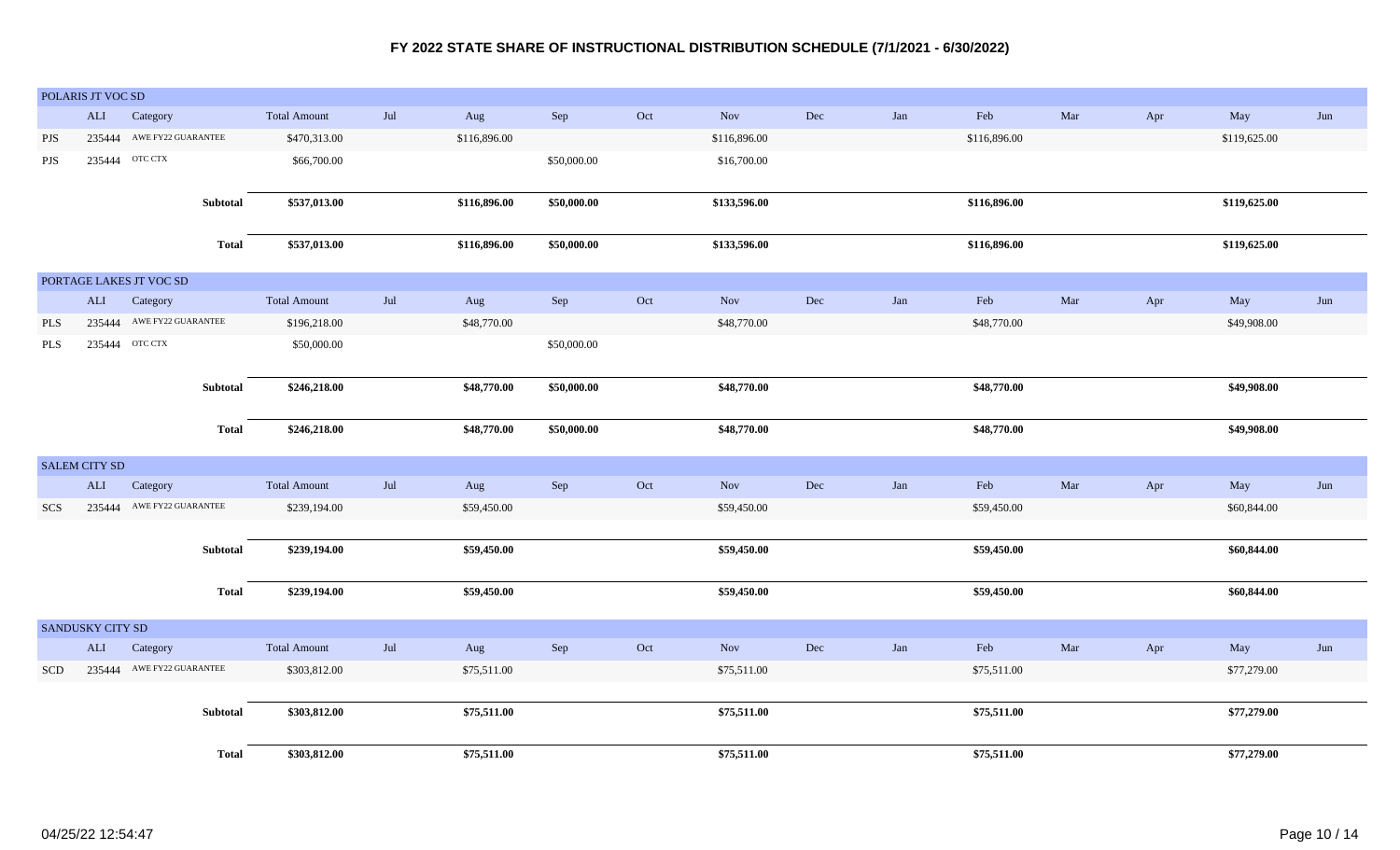| <b>ALI</b>   | Category            |                                                                                                                                | <b>Total Amount</b>                                                                                                                                                                                                                               | $\mathrm{Jul}$                                                                                                                            | Aug                   | ${\rm Sep}$                                                                           | Oct                                      | Nov          | $\rm Dec$                                                                                             | Jan              | ${\rm Feb}$  | $\operatorname{Mar}$                                                                                         | Apr        | May          | Jun                                                                                                    |
|--------------|---------------------|--------------------------------------------------------------------------------------------------------------------------------|---------------------------------------------------------------------------------------------------------------------------------------------------------------------------------------------------------------------------------------------------|-------------------------------------------------------------------------------------------------------------------------------------------|-----------------------|---------------------------------------------------------------------------------------|------------------------------------------|--------------|-------------------------------------------------------------------------------------------------------|------------------|--------------|--------------------------------------------------------------------------------------------------------------|------------|--------------|--------------------------------------------------------------------------------------------------------|
|              |                     |                                                                                                                                | \$737,830.00                                                                                                                                                                                                                                      |                                                                                                                                           | \$183,385.00          |                                                                                       |                                          | \$183,385.00 |                                                                                                       |                  | \$183,385.00 |                                                                                                              |            | \$187,675.00 |                                                                                                        |
|              |                     |                                                                                                                                | \$83,300.00                                                                                                                                                                                                                                       |                                                                                                                                           |                       | \$50,000.00                                                                           |                                          | \$33,300.00  |                                                                                                       |                  |              |                                                                                                              |            |              |                                                                                                        |
|              |                     |                                                                                                                                |                                                                                                                                                                                                                                                   |                                                                                                                                           |                       |                                                                                       |                                          |              |                                                                                                       |                  |              |                                                                                                              |            |              |                                                                                                        |
|              |                     |                                                                                                                                | \$821,130.00                                                                                                                                                                                                                                      |                                                                                                                                           | \$183,385.00          | \$50,000.00                                                                           |                                          | \$216,685.00 |                                                                                                       |                  | \$183,385.00 |                                                                                                              |            | \$187,675.00 |                                                                                                        |
|              |                     |                                                                                                                                |                                                                                                                                                                                                                                                   |                                                                                                                                           |                       |                                                                                       |                                          |              |                                                                                                       |                  |              |                                                                                                              |            |              |                                                                                                        |
|              |                     | <b>Total</b>                                                                                                                   | \$821,130.00                                                                                                                                                                                                                                      |                                                                                                                                           | \$183,385.00          | \$50,000.00                                                                           |                                          | \$216,685.00 |                                                                                                       |                  | \$183,385.00 |                                                                                                              |            | \$187,675.00 |                                                                                                        |
|              |                     |                                                                                                                                |                                                                                                                                                                                                                                                   |                                                                                                                                           |                       |                                                                                       |                                          |              |                                                                                                       |                  |              |                                                                                                              |            |              |                                                                                                        |
|              |                     |                                                                                                                                |                                                                                                                                                                                                                                                   |                                                                                                                                           |                       |                                                                                       |                                          |              |                                                                                                       |                  |              |                                                                                                              |            |              | Jun                                                                                                    |
|              |                     |                                                                                                                                |                                                                                                                                                                                                                                                   |                                                                                                                                           |                       |                                                                                       |                                          |              |                                                                                                       |                  |              |                                                                                                              |            |              |                                                                                                        |
|              |                     |                                                                                                                                |                                                                                                                                                                                                                                                   |                                                                                                                                           |                       |                                                                                       |                                          |              |                                                                                                       |                  |              |                                                                                                              |            |              |                                                                                                        |
|              |                     |                                                                                                                                |                                                                                                                                                                                                                                                   |                                                                                                                                           |                       |                                                                                       |                                          |              |                                                                                                       |                  |              |                                                                                                              |            |              |                                                                                                        |
|              |                     |                                                                                                                                |                                                                                                                                                                                                                                                   |                                                                                                                                           |                       |                                                                                       |                                          |              |                                                                                                       |                  |              |                                                                                                              |            |              |                                                                                                        |
|              |                     |                                                                                                                                |                                                                                                                                                                                                                                                   |                                                                                                                                           |                       |                                                                                       |                                          |              |                                                                                                       |                  |              |                                                                                                              |            |              |                                                                                                        |
|              |                     |                                                                                                                                |                                                                                                                                                                                                                                                   |                                                                                                                                           |                       |                                                                                       |                                          |              |                                                                                                       |                  |              |                                                                                                              |            |              |                                                                                                        |
|              |                     |                                                                                                                                |                                                                                                                                                                                                                                                   |                                                                                                                                           |                       |                                                                                       |                                          |              |                                                                                                       |                  |              |                                                                                                              |            |              |                                                                                                        |
| $\mbox{ALI}$ | Category            |                                                                                                                                | <b>Total Amount</b>                                                                                                                                                                                                                               | $\mathrm{Jul}$                                                                                                                            | Aug                   | Sep                                                                                   | Oct                                      | Nov          | Dec                                                                                                   | Jan              | ${\rm Feb}$  | $\operatorname{Mar}$                                                                                         | Apr        | May          | Jun                                                                                                    |
|              |                     |                                                                                                                                | \$118,228.00                                                                                                                                                                                                                                      |                                                                                                                                           | \$29,386.00           |                                                                                       |                                          | \$29,386.00  |                                                                                                       |                  | \$29,386.00  |                                                                                                              |            | \$30,070.00  |                                                                                                        |
|              |                     |                                                                                                                                | \$66,700.00                                                                                                                                                                                                                                       |                                                                                                                                           |                       | \$50,000.00                                                                           |                                          | \$16,700.00  |                                                                                                       |                  |              |                                                                                                              |            |              |                                                                                                        |
|              |                     |                                                                                                                                |                                                                                                                                                                                                                                                   |                                                                                                                                           |                       |                                                                                       |                                          |              |                                                                                                       |                  |              |                                                                                                              |            |              |                                                                                                        |
|              |                     |                                                                                                                                | \$184,928.00                                                                                                                                                                                                                                      |                                                                                                                                           | \$29,386.00           | \$50,000.00                                                                           |                                          | \$46,086.00  |                                                                                                       |                  | \$29,386.00  |                                                                                                              |            | \$30,070.00  |                                                                                                        |
|              |                     |                                                                                                                                |                                                                                                                                                                                                                                                   |                                                                                                                                           |                       |                                                                                       |                                          |              |                                                                                                       |                  |              |                                                                                                              |            |              |                                                                                                        |
|              |                     | <b>Total</b>                                                                                                                   | \$184,928.00                                                                                                                                                                                                                                      |                                                                                                                                           | \$29,386.00           | \$50,000.00                                                                           |                                          | \$46,086.00  |                                                                                                       |                  |              |                                                                                                              |            |              |                                                                                                        |
|              |                     |                                                                                                                                |                                                                                                                                                                                                                                                   |                                                                                                                                           |                       |                                                                                       |                                          |              |                                                                                                       |                  |              |                                                                                                              |            |              |                                                                                                        |
|              |                     |                                                                                                                                |                                                                                                                                                                                                                                                   |                                                                                                                                           |                       |                                                                                       |                                          |              |                                                                                                       |                  |              |                                                                                                              |            |              | Jun                                                                                                    |
|              |                     |                                                                                                                                |                                                                                                                                                                                                                                                   |                                                                                                                                           |                       |                                                                                       |                                          |              |                                                                                                       |                  |              |                                                                                                              |            |              |                                                                                                        |
|              |                     |                                                                                                                                |                                                                                                                                                                                                                                                   |                                                                                                                                           |                       |                                                                                       |                                          |              |                                                                                                       |                  |              |                                                                                                              |            |              |                                                                                                        |
|              |                     |                                                                                                                                |                                                                                                                                                                                                                                                   |                                                                                                                                           |                       |                                                                                       |                                          |              |                                                                                                       |                  |              |                                                                                                              |            |              |                                                                                                        |
|              |                     |                                                                                                                                |                                                                                                                                                                                                                                                   |                                                                                                                                           |                       |                                                                                       |                                          |              |                                                                                                       |                  |              |                                                                                                              |            |              |                                                                                                        |
|              |                     |                                                                                                                                |                                                                                                                                                                                                                                                   |                                                                                                                                           |                       |                                                                                       |                                          |              |                                                                                                       |                  |              |                                                                                                              |            |              |                                                                                                        |
|              |                     | <b>Total</b>                                                                                                                   | \$480,574.00                                                                                                                                                                                                                                      |                                                                                                                                           | \$98,741.00           | \$50,000.00                                                                           |                                          | \$132,041.00 |                                                                                                       |                  | \$98,741.00  |                                                                                                              |            | \$101,051.00 |                                                                                                        |
|              | $\mbox{ALI}$<br>ALI | 235444 OTC CTX<br>TOLEDO CITY SD<br>Category<br>235444<br>235444 OTC CTX<br>TRI-RIVERS JT VOC SD<br>Category<br>235444 OTC CTX | SCIOTO COUNTY JVS JT VOC SD<br>235444 AWE FY22 GUARANTEE<br><b>Subtotal</b><br>235444 AWE FY22 GUARANTEE<br>Subtotal<br><b>Total</b><br>TRI-COUNTY CAREER CENTER JT VO<br>AWE FY22 GUARANTEE<br>Subtotal<br>235444 AWE FY22 GUARANTEE<br>Subtotal | <b>Total Amount</b><br>\$309,181.00<br>\$309,181.00<br>\$309,181.00<br><b>Total Amount</b><br>\$397,274.00<br>\$83,300.00<br>\$480,574.00 | $\mathrm{Jul}$<br>Jul | Aug<br>\$76,847.00<br>\$76,847.00<br>\$76,847.00<br>Aug<br>\$98,741.00<br>\$98,741.00 | Sep<br>Sep<br>\$50,000.00<br>\$50,000.00 | Oct<br>Oct   | Nov<br>\$76,847.00<br>\$76,847.00<br>\$76,847.00<br>Nov<br>\$98,741.00<br>\$33,300.00<br>\$132,041.00 | $\rm Dec$<br>Dec | Jan<br>Jan   | Feb<br>\$76,847.00<br>\$76,847.00<br>\$76,847.00<br>\$29,386.00<br>${\rm Feb}$<br>\$98,741.00<br>\$98,741.00 | Mar<br>Mar | Apr<br>Apr   | May<br>\$78,640.00<br>\$78,640.00<br>\$78,640.00<br>\$30,070.00<br>May<br>\$101,051.00<br>\$101,051.00 |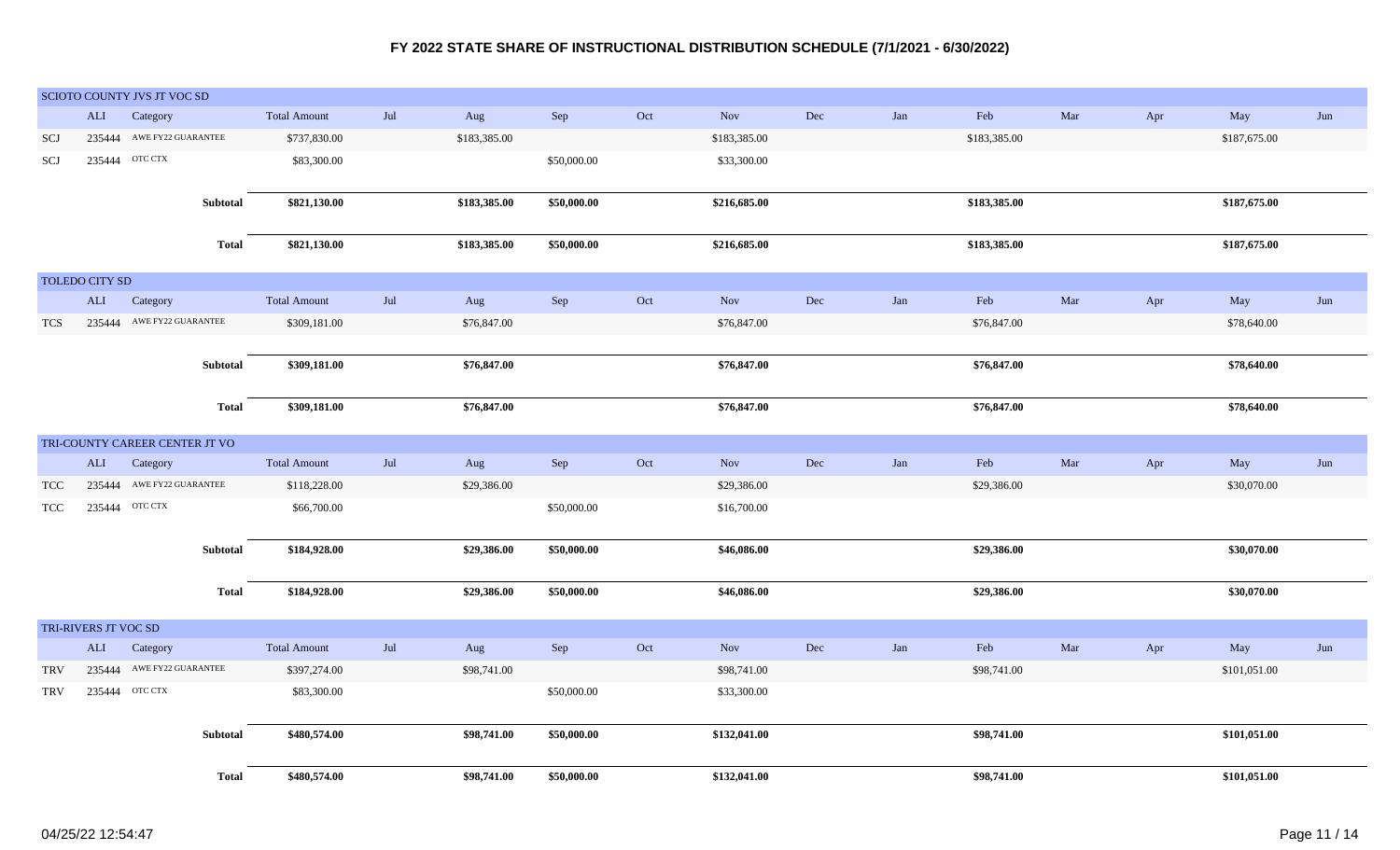|            |                    | TRUMBULL CAREER & TECH CTR JT |              |                     |     |             |             |     |             |           |     |             |     |     |             |     |
|------------|--------------------|-------------------------------|--------------|---------------------|-----|-------------|-------------|-----|-------------|-----------|-----|-------------|-----|-----|-------------|-----|
|            | ALI                | Category                      |              | <b>Total Amount</b> | Jul | Aug         | ${\rm Sep}$ | Oct | Nov         | Dec       | Jan | Feb         | Mar | Apr | May         | Jun |
| <b>TCT</b> |                    | 235444 AWE FY22 GUARANTEE     |              | \$155,221.00        |     | \$38,580.00 |             |     | \$38,580.00 |           |     | \$38,580.00 |     |     | \$39,481.00 |     |
|            |                    |                               |              |                     |     |             |             |     |             |           |     |             |     |     |             |     |
|            |                    |                               | Subtotal     | \$155,221.00        |     | \$38,580.00 |             |     | \$38,580.00 |           |     | \$38,580.00 |     |     | \$39,481.00 |     |
|            |                    |                               |              |                     |     |             |             |     |             |           |     |             |     |     |             |     |
|            |                    |                               | <b>Total</b> | \$155,221.00        |     | \$38,580.00 |             |     | \$38,580.00 |           |     | \$38,580.00 |     |     | \$39,481.00 |     |
|            |                    |                               |              |                     |     |             |             |     |             |           |     |             |     |     |             |     |
|            |                    | UPPER VALLEY JT VOC SD        |              |                     |     |             |             |     |             |           |     |             |     |     |             |     |
|            | ALI                | Category                      |              | <b>Total Amount</b> | Jul | Aug         | ${\rm Sep}$ | Oct | Nov         | Dec       | Jan | Feb         | Mar | Apr | May         | Jun |
| <b>UVJ</b> |                    | 235444 AWE FY22 GUARANTEE     |              | \$258,120.00        |     | \$64,156.00 |             |     | \$64,156.00 |           |     | \$64,156.00 |     |     | \$65,652.00 |     |
| <b>UVJ</b> |                    | 235444 OTC CTX                |              | \$84,167.00         |     |             | \$50,000.00 |     | \$34,167.00 |           |     |             |     |     |             |     |
|            |                    |                               |              |                     |     |             |             |     |             |           |     |             |     |     |             |     |
|            |                    |                               | Subtotal     | \$342,287.00        |     | \$64,156.00 | \$50,000.00 |     | \$98,323.00 |           |     | \$64,156.00 |     |     | \$65,652.00 |     |
|            |                    |                               |              |                     |     |             |             |     |             |           |     |             |     |     |             |     |
|            |                    |                               | <b>Total</b> | \$342,287.00        |     | \$64,156.00 | \$50,000.00 |     | \$98,323.00 |           |     | \$64,156.00 |     |     | \$65,652.00 |     |
|            | US GRANT JT VOC SD |                               |              |                     |     |             |             |     |             |           |     |             |     |     |             |     |
|            | ALI                | Category                      |              | <b>Total Amount</b> | Jul | Aug         | Sep         | Oct | Nov         | Dec       | Jan | Feb         | Mar | Apr | May         | Jun |
|            |                    | 235444 AWE FY22 GUARANTEE     |              |                     |     | \$36,387.00 |             |     | \$36,387.00 |           |     | \$36,387.00 |     |     | \$37,238.00 |     |
| <b>UJV</b> |                    |                               |              | \$146,399.00        |     |             |             |     |             |           |     |             |     |     |             |     |
| <b>UJV</b> |                    | 235444 OTC CTX                |              | \$67,495.00         |     |             | \$50,000.00 |     | \$17,495.00 |           |     |             |     |     |             |     |
|            |                    |                               | Subtotal     | \$213,894.00        |     | \$36,387.00 | \$50,000.00 |     | \$53,882.00 |           |     | \$36,387.00 |     |     | \$37,238.00 |     |
|            |                    |                               |              |                     |     |             |             |     |             |           |     |             |     |     |             |     |
|            |                    |                               | <b>Total</b> | \$213,894.00        |     | \$36,387.00 | \$50,000.00 |     | \$53,882.00 |           |     | \$36,387.00 |     |     | \$37,238.00 |     |
|            |                    |                               |              |                     |     |             |             |     |             |           |     |             |     |     |             |     |
|            |                    | VANGUARD-SENTINEL JT VOC SD   |              |                     |     |             |             |     |             |           |     |             |     |     |             |     |
|            | ALI                | Category                      |              | <b>Total Amount</b> | Jul | Aug         | Sep         | Oct | Nov         | $\rm Dec$ | Jan | Feb         | Mar | Apr | May         | Jun |
| VSJ        |                    | 235444 AWE FY22 GUARANTEE     |              | \$160,590.00        |     | \$39,914.00 |             |     | \$39,914.00 |           |     | \$39,914.00 |     |     | \$40,848.00 |     |
| VSJ        |                    | 235444 OTC CTX                |              | \$91,666.67         |     |             | \$50,000.00 |     | \$41,666.67 |           |     |             |     |     |             |     |
|            |                    |                               |              |                     |     |             |             |     |             |           |     |             |     |     |             |     |
|            |                    |                               | Subtotal     | \$252,256.67        |     | \$39,914.00 | \$50,000.00 |     | \$81,580.67 |           |     | \$39,914.00 |     |     | \$40,848.00 |     |
|            |                    |                               |              |                     |     |             |             |     |             |           |     |             |     |     |             |     |
|            |                    |                               | <b>Total</b> | \$252,256.67        |     | \$39,914.00 | \$50,000.00 |     | \$81,580.67 |           |     | \$39,914.00 |     |     | \$40,848.00 |     |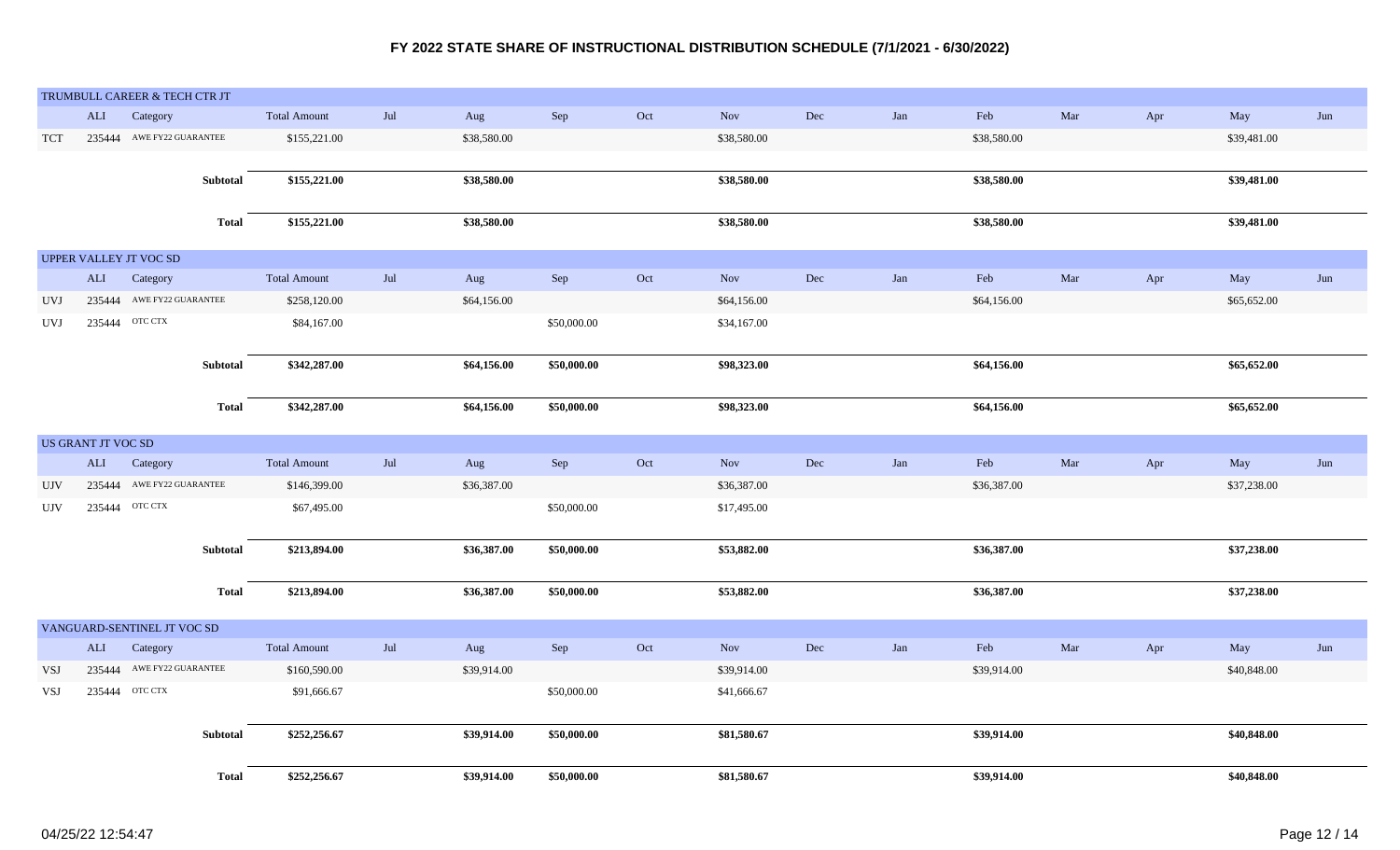| VANTAGE JT VOC SD              |        |                             |              |                     |     |              |             |     |              |     |     |              |     |     |              |     |
|--------------------------------|--------|-----------------------------|--------------|---------------------|-----|--------------|-------------|-----|--------------|-----|-----|--------------|-----|-----|--------------|-----|
|                                | ALI    | Category                    |              | <b>Total Amount</b> | Jul | Aug          | Sep         | Oct | Nov          | Dec | Jan | Feb          | Mar | Apr | May          | Jun |
| VJS                            |        | 235444 AWE FY22 GUARANTEE   |              | \$85,264.00         |     | \$21,193.00  |             |     | \$21,193.00  |     |     | \$21,193.00  |     |     | \$21,685.00  |     |
| VJS                            | 235444 | OTC CTX                     |              | \$83,734.00         |     |              | \$50,000.00 |     | \$33,734.00  |     |     |              |     |     |              |     |
|                                |        |                             |              |                     |     |              |             |     |              |     |     |              |     |     |              |     |
|                                |        | Subtotal                    |              | \$168,998.00        |     | \$21,193.00  | \$50,000.00 |     | \$54,927.00  |     |     | \$21,193.00  |     |     | \$21,685.00  |     |
|                                |        |                             | <b>Total</b> | \$168,998.00        |     | \$21,193.00  | \$50,000.00 |     | \$54,927.00  |     |     | \$21,193.00  |     |     | \$21,685.00  |     |
| <b>WARREN COUNTY JT VOC SD</b> |        |                             |              |                     |     |              |             |     |              |     |     |              |     |     |              |     |
|                                |        | ALI Category                |              | <b>Total Amount</b> | Jul | Aug          | Sep         | Oct | Nov          | Dec | Jan | Feb          | Mar | Apr | May          | Jun |
| WCJ                            |        | 235444 AWE FY22 GUARANTEE   |              | \$411,591.00        |     | \$102,301.00 |             |     | \$102,301.00 |     |     | \$102,301.00 |     |     | \$104,688.00 |     |
| WCJ                            |        | 235444 OTC CTX              |              | \$66,700.00         |     |              | \$50,000.00 |     | \$16,700.00  |     |     |              |     |     |              |     |
|                                |        |                             |              |                     |     |              |             |     |              |     |     |              |     |     |              |     |
|                                |        |                             | Subtotal     | \$478,291.00        |     | \$102,301.00 | \$50,000.00 |     | \$119,001.00 |     |     | \$102,301.00 |     |     | \$104,688.00 |     |
|                                |        |                             | Total        | \$478,291.00        |     | \$102,301.00 | \$50,000.00 |     | \$119,001.00 |     |     | \$102,301.00 |     |     | \$104,688.00 |     |
|                                |        | WASHINGTON COUNTY JT VOC SD |              |                     |     |              |             |     |              |     |     |              |     |     |              |     |
|                                | ALI    | Category                    |              | <b>Total Amount</b> | Jul | Aug          | Sep         | Oct | Nov          | Dec | Jan | Feb          | Mar | Apr | May          | Jun |
| <b>WJV</b>                     |        | 235444 AWE FY22 GUARANTEE   |              | \$431,513.00        |     | \$107,253.00 |             |     | \$107,253.00 |     |     | \$107,253.00 |     |     | \$109,754.00 |     |
| <b>WJV</b>                     |        | 235444 OTC CTX              |              | \$108,144.67        |     |              | \$50,000.00 |     | \$58,144.67  |     |     |              |     |     |              |     |
|                                |        |                             |              |                     |     |              |             |     |              |     |     |              |     |     |              |     |
|                                |        |                             | Subtotal     | \$539,657.67        |     | \$107,253.00 | \$50,000.00 |     | \$165,397.67 |     |     | \$107,253.00 |     |     | \$109,754.00 |     |
|                                |        |                             | <b>Total</b> | \$539,657.67        |     | \$107,253.00 | \$50,000.00 |     | \$165,397.67 |     |     | \$107,253.00 |     |     | \$109,754.00 |     |